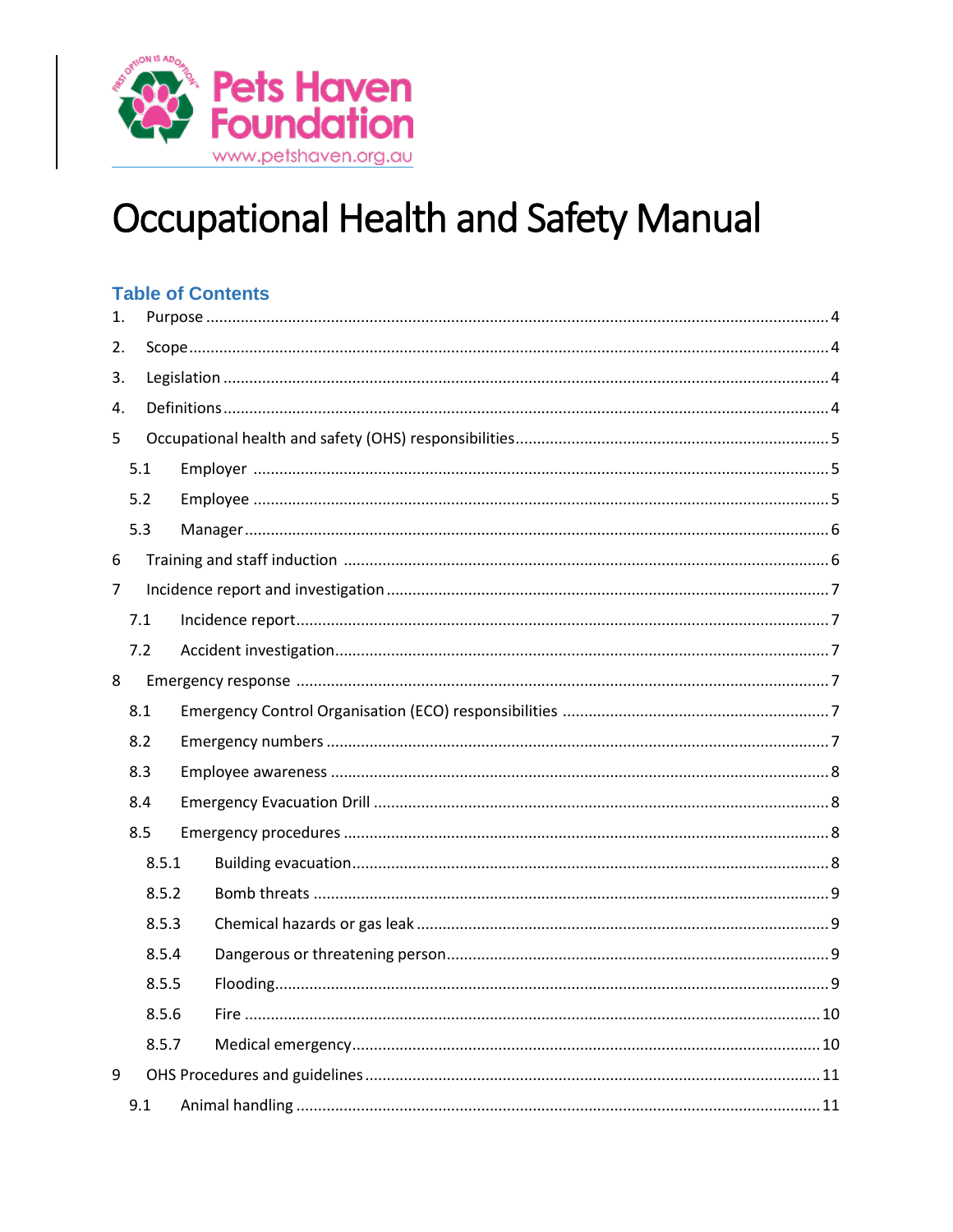

| 9.1.1 |  |  |  |
|-------|--|--|--|
| 9.1.2 |  |  |  |
| 9.1.3 |  |  |  |
| 9.1.4 |  |  |  |
| 9.2   |  |  |  |
| 9.2.1 |  |  |  |
| 9.2.2 |  |  |  |
| 9.2.3 |  |  |  |
| 9.3   |  |  |  |
| 9.3.1 |  |  |  |
| 9.3.2 |  |  |  |
| 9.3.3 |  |  |  |
| 9.3.4 |  |  |  |
| 9.3.5 |  |  |  |
| 9.4   |  |  |  |
| 9.4.1 |  |  |  |
| 9.4.2 |  |  |  |
| 9.4.3 |  |  |  |
| 9.4.4 |  |  |  |
| 9.4.5 |  |  |  |
| 9.5   |  |  |  |
| 9.5.1 |  |  |  |
|       |  |  |  |
| 9.5.2 |  |  |  |
| 9.5.3 |  |  |  |
| 9.5.4 |  |  |  |
| 9.5.5 |  |  |  |
| 9.6   |  |  |  |
| 9.6.1 |  |  |  |
| 9.6.2 |  |  |  |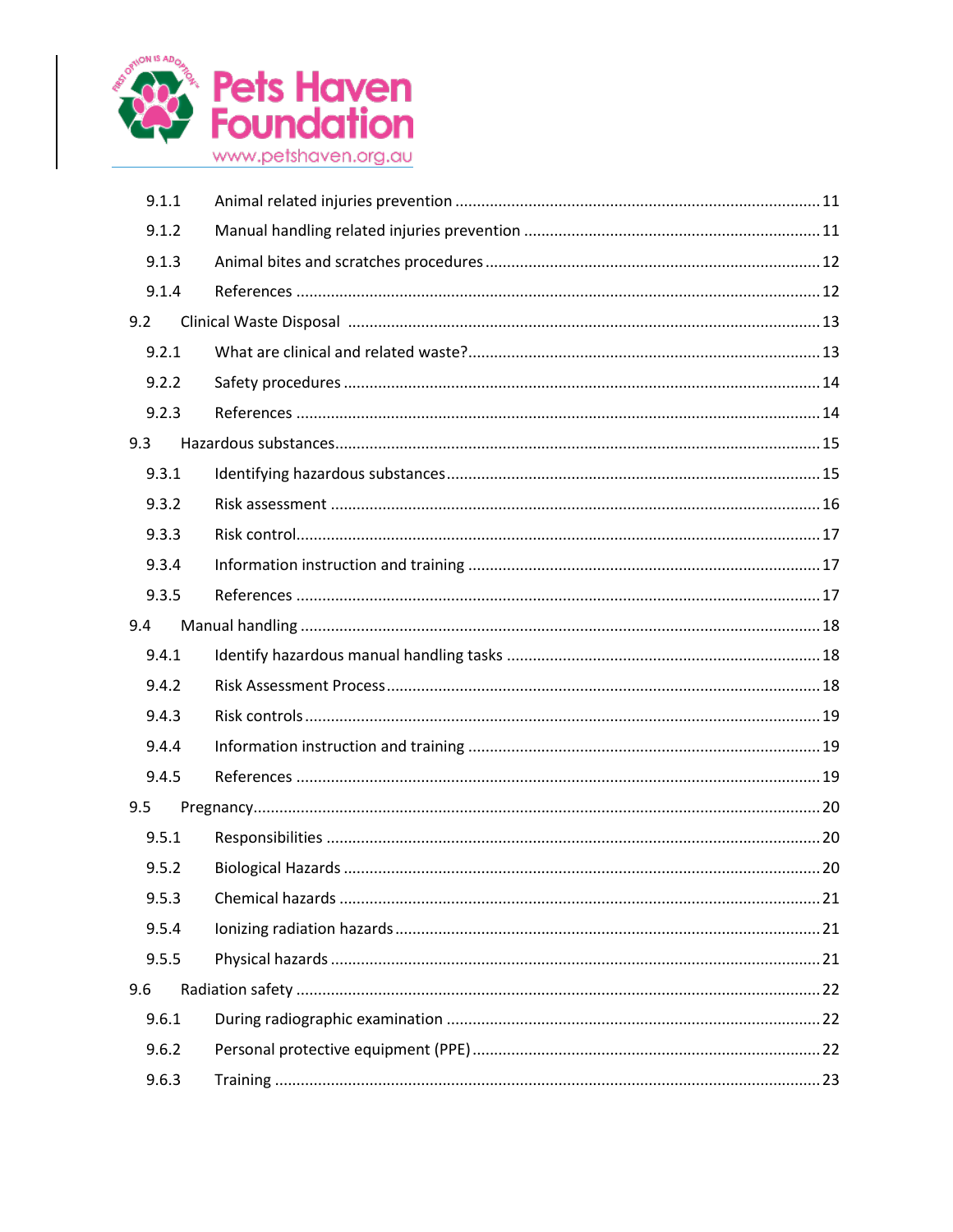

| 9.6.4 |  |
|-------|--|
| 9.7   |  |
| 9.7.1 |  |
| 9.7.2 |  |
| 9.7.3 |  |
| 9.7.4 |  |
| 9.8   |  |
| 9.8.1 |  |
| 9.8.2 |  |
| 9.8.3 |  |
| 9.8.4 |  |
| 9.8.5 |  |
| 9.9   |  |
| 9.9.1 |  |
| 9.9.2 |  |
| 9.9.3 |  |
| 9.9.4 |  |
| 9.9.5 |  |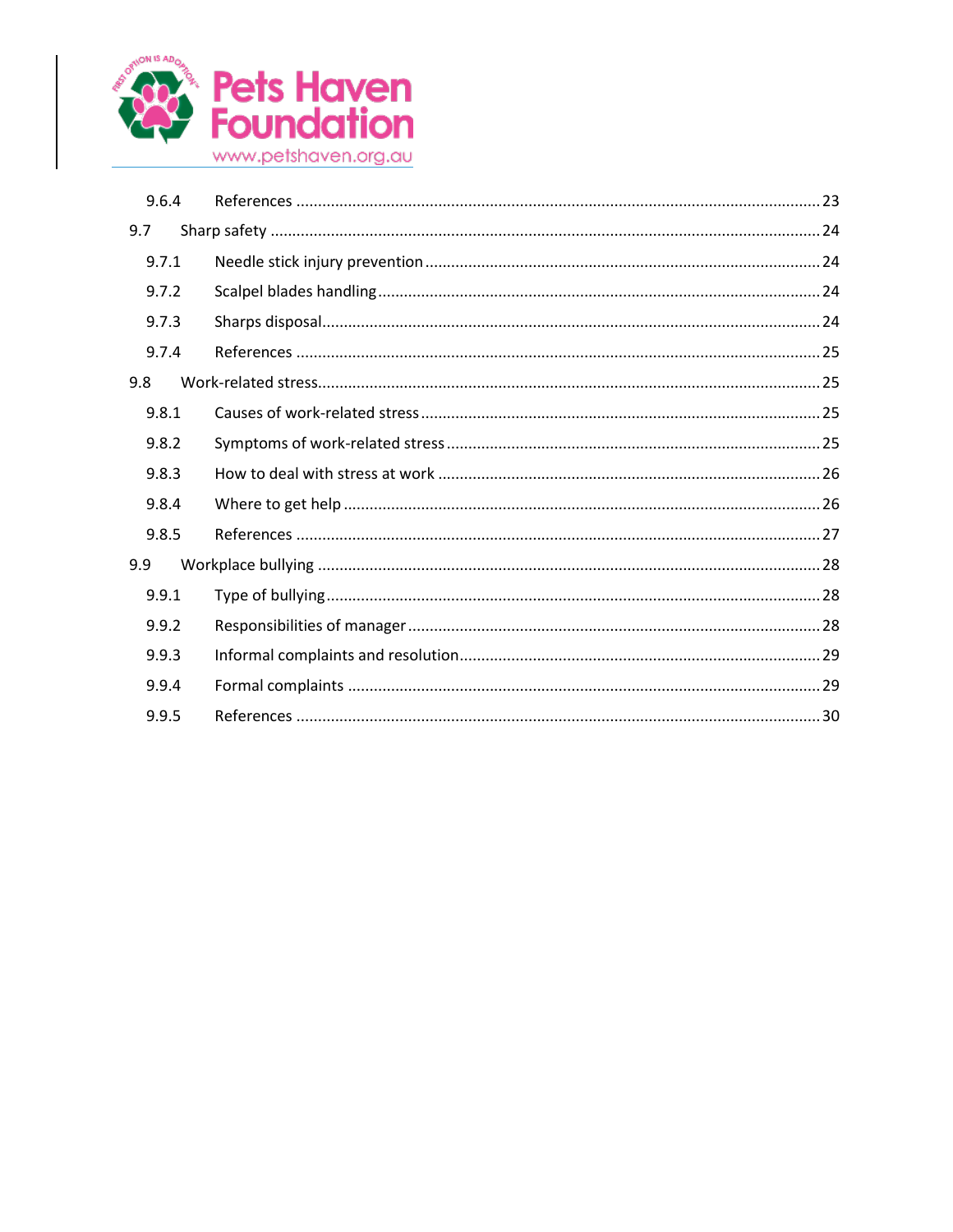

## <span id="page-3-0"></span>**1. Purpose**

This manual sets out instructions to staff of the Pets Heaven Foundation about Occupational Health and Safety (OHS). The aim of this manual is to promote safe work practices, to manage OHS risks, to inform staff and to assist in providing a safe environment for staff and contractors, students and visitors.

## <span id="page-3-1"></span>**2. Scope**

This manual is applicable to all employees, students, volunteers and other persons at the Pets Heaven workplace.

## <span id="page-3-2"></span>**3. Legislation**

- Occupational Health and Safety Act 2004
- Dangerous Goods Act 1985
- Environment Protection (Industrial Waste Resource) Regulations 2009
- Radiation Act 2005
- Prevention of Cruelty to Animals Act 1986

### <span id="page-3-3"></span>**4. Definitions**

*Emergency* - Any emergency which arises internally or from external sources which may adversely affect the safety if persons in a building or the community generally and requires immediate response by the occupants.

*Employee* - a person employed under a contract of employment or contract of training. For OHS purposes, "employee" includes: all staff, independent contractors, and work experience students engaged by the Pets Heaven

*Employer* - a person who employs one or more other persons under contracts of employment or contracts of training

*Incident* **-** the general name for accidents (that may or may not result in injury), near misses and hazards.

*Hazard* - anything with the potential to cause damage to people, the environment, property, plant or equipment.

*Hazardous substance* – substance that has the potential to harm someone's health. A hazardous substance has a "hazardous substance" statement (or internationally used symbols) on the container label.

*Near miss* - a dangerous incident that could have led to serious injury or significant damage.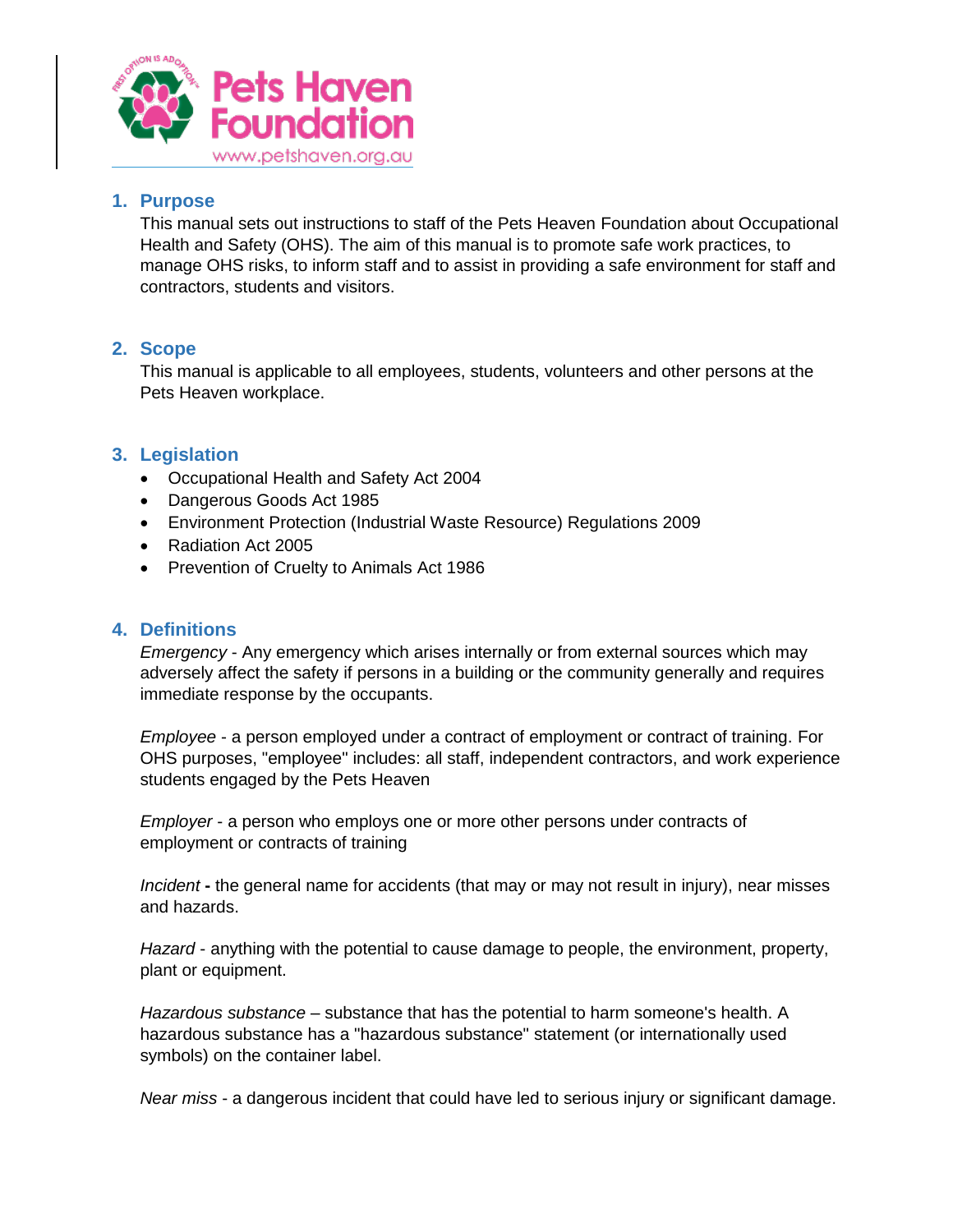

*Student* – a person who is enrolled in an educational institutions, either full-time or part-time, and engaged by the Pets Heaven to receive short practical experiences in his or her field of study.

*Substance* – any natural or artificial substance, whether in the form of a solid, liquid, gas or vapour.

*Volunteer –* a person who is acting on a voluntary basis, irrespective of whether the person receives out-of-pocket expenses.

*Workplace* – a place, whether or not in a building or structure, where employees or selfemployed persons work.

## <span id="page-4-1"></span><span id="page-4-0"></span>**5 Occupational health and safety (OHS) responsibilities**

## **5.1 Employer**

In general, an employer must:

- $\triangleright$  provide and maintain for employees of the employer a working environment that is safe and without risks to health;
- $\triangleright$  monitor the health of employees of the employer;
- $\triangleright$  monitor conditions at any workplace under the employer's management and control;
- $\triangleright$  provide information to employees of the employer (in such other languages as appropriate) concerning health and safety at the workplace, including the names of persons to whom an employee may make an enquiry or complaint about health and safety.
- $\triangleright$  keep information and records relating to the health and safety of employees of the employer;
- $\triangleright$  employ or engage persons who are suitably qualified in relation to occupational health and safety to provide advice to the employer concerning the health and safety of employees of the employer;
- $\triangleright$  ensure that persons other than employees of the employer are not exposed to risks to their health or safety arising from the conduct of the undertaking of the employer.

### <span id="page-4-2"></span>**5.2 Employee**

While at work, an employee is expected to:

- $\triangleright$  follow safety instructions in the workplace
- $\triangleright$  keep their work spaces safe (e.g. ensure that they do not leave items to trip over)
- $\triangleright$  take care when performing duties to ensure that they do not expose themselves, a colleague or any other person to risk of harm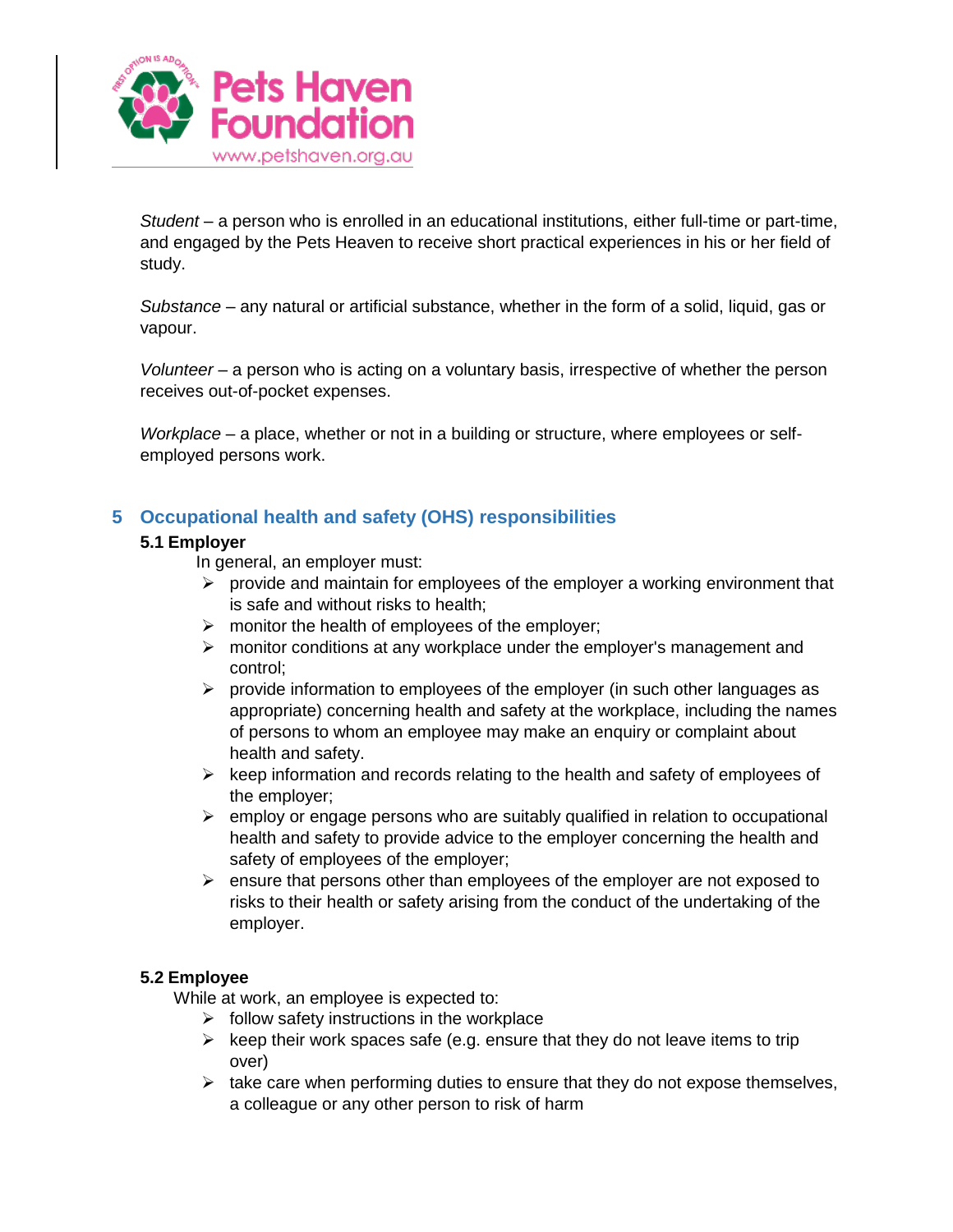

- $\triangleright$  report health and safety hazards in the workplace
- $\triangleright$  participate in required training
- $\triangleright$  wear protective clothing provided
- $\triangleright$  read health and safety information provided at work
- $\triangleright$  report any injury suffered by them in the workplace

### <span id="page-5-0"></span>**5.3 Manager**

A manager is expected to:

- $\triangleright$  ensure OHS risks affecting your staff or workplace are adequately controlled,
- $\triangleright$  actively engage with staff on health, wellbeing and safety matters,
- $\triangleright$  ensure that staff, students and contractors have received appropriate inductions and training.
- $\triangleright$  organise and participate in safety activities including training, risk assessments and workplace inspections,
- $\triangleright$  verify that staff are competent to carry out work safely and are following safe work practices.
- $\triangleright$  promptly address inadequate training, unsafe practices or behaviours.
- $\triangleright$  encourage reporting of workplace incidents. Follow up incidents, take steps to prevent further injury or recurrences.
- $\triangleright$  ensure that all staff are familiar with emergency and evacuation procedures and the location of first aid kits and emergency equipment, and if appropriately trained, the use of emergency equipment.

## <span id="page-5-1"></span>**6 Training and staff induction**

All new staff members and staff members whose job descriptions have substantially changed must receive an induction. This requirement applies to all employees and volunteers.

Induction training is normally carried out within the first week of employment. Specialised training may need to be scheduled over a longer period. Employees must not carry out or be asked to carry out hazardous or potentially hazardous work until they have been adequately trained or are directly supervised by trained staff.

The manager is responsible for carrying out the induction training. Where training is delegated to another person (e.g. veterinarian), it remains the manager's responsibility to ensure that the new staff member is competent to carry out their work safely.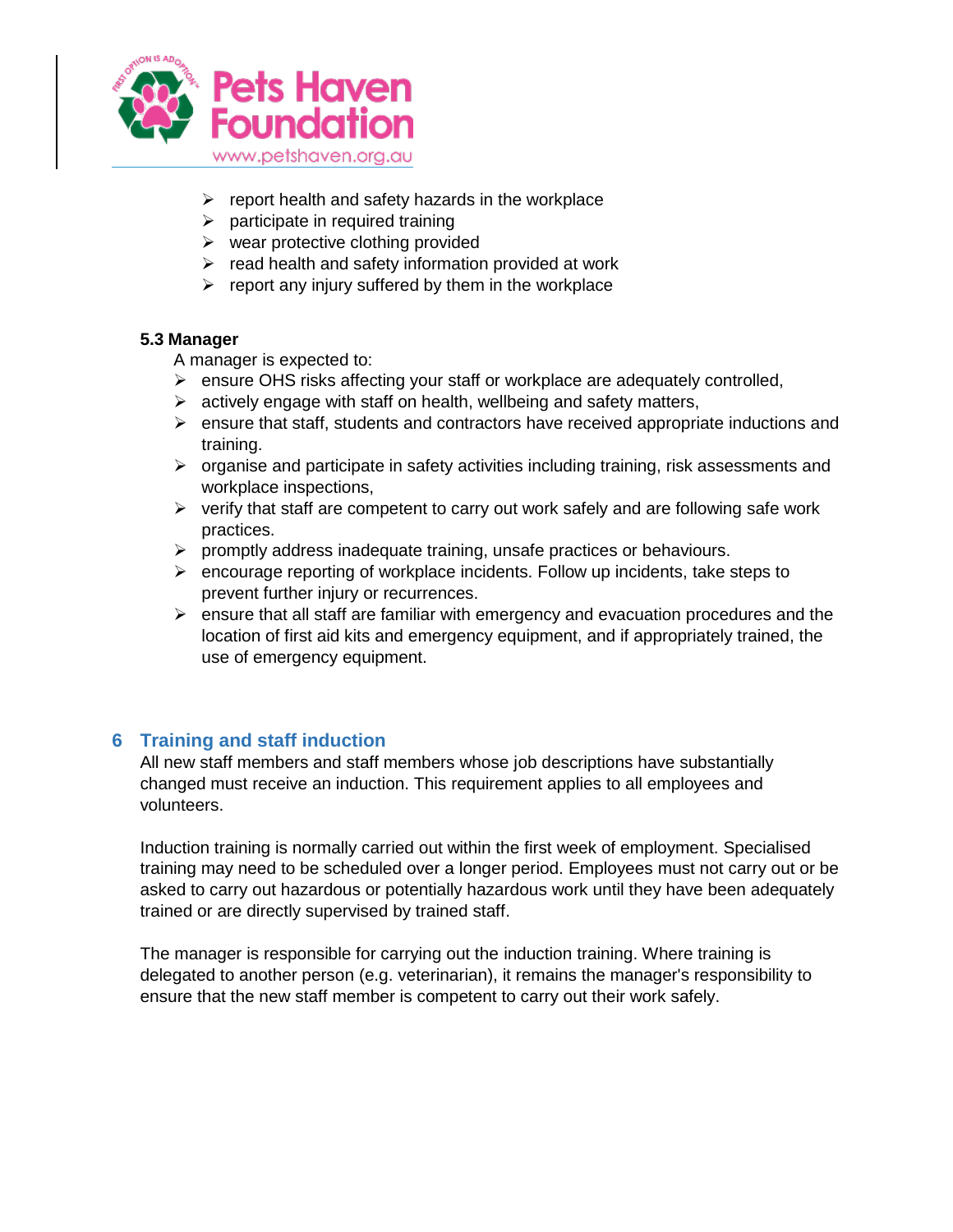

## <span id="page-6-1"></span><span id="page-6-0"></span>**7 Incidence report and investigation**

#### **7.1 Incidence report**

It should be noted that reporting an incident assists the proper treatment of injuries and risk management. Employees are required to report all work related incidents and injuries to the manager immediately. Incident report form can be used for this purpose.

Students should be advised to report incidents that occur while undertaking work related activities to their supervising veterinarian or nurse and/or manager. The supervising veterinarian, nurse and/or manager must follow the incident reporting procedures that is advised by the institution in which the students are enrolled. The manager must document the incident according to routine reporting procedure.

After receiving an incident report, the manager is expected to take appropriate action to control and minimise future incidents and injuries.

#### <span id="page-6-2"></span>**7.2 Accident investigation**

For more serious accidents or near misses a documented accident investigation must be carried out. This would apply where the incident has been reported to WorkSafe or where a WorkCover Claim is submitted.

### <span id="page-6-4"></span><span id="page-6-3"></span>**8 Emergency response**

#### **8.1 Emergency Control Organisation (ECO) responsibilities**

The ECO is a structured organisation which will organise an appropriate response to emergency situations. The ECO is responsible for the management and control of Pets Haven in an emergency.

The organisation structure of the Emergency Control Organisation is consisted of Chief Warden, Deputy Chief Warden and Area Warden.

The Chief Warden is to respond to all emergencies on the Pets Haven site and to coordinate the evacuation procedures. The Deputy Chief Warden is required to assume the responsibilities of the Chief Warden in his or her absence; and to assist the Chief Warden to carry out or her responsibilities.

The Area Warden is responsible for activating the Emergency Control Organisation in the event of emergency, i.e. raise the alarm and advise the Chief Warden.

#### <span id="page-6-5"></span>**8.2 Emergency numbers**

- $\triangleright$  Ambulance, fire or police call 000
- State Emergency Animal Welfare Contacts 136 186 (DEDJTR State Animal Welfare Commander)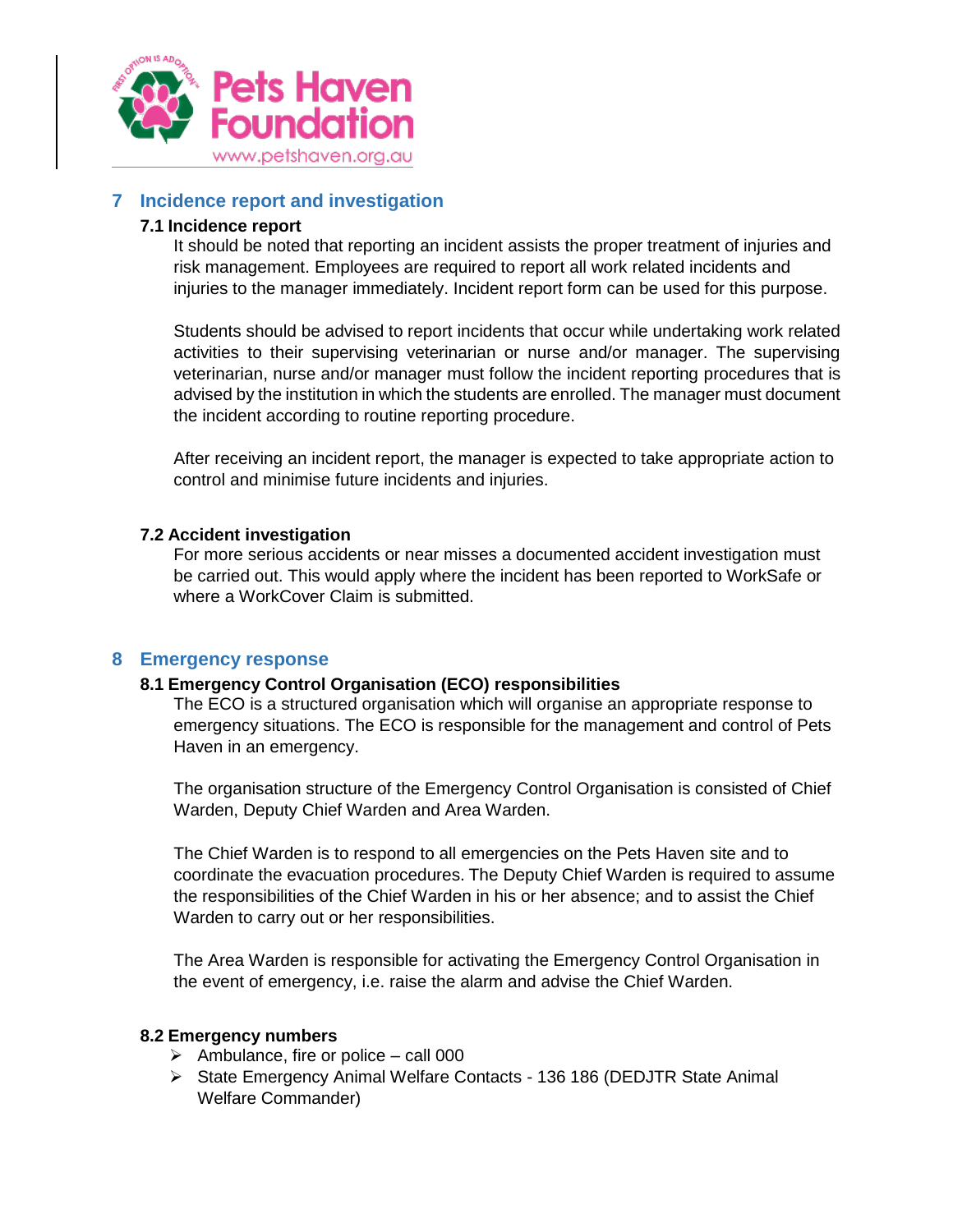

- $\triangleright$  Chief Warden –
- $\triangleright$  Deputy Chief Warden –
- $\triangleright$  Area Warden -
- $\triangleright$  When you call 000 emergency services, tell them:
	- your name
	- address
	- type of emergency
	- if (and how many) people are injured
	- the nature of the illness (if it is a medical emergency)

### <span id="page-7-0"></span>**8.3 Employee awareness**

Employees of Pets Haven shall be informed and updated of the emergency procedures and any changes that may occur, such as new Wardens, building alterations etc.

Information shall include:

- Names and locations of all Wardens.
- **Emergency exits throughout the buildings on site.**
- Emergency Assembly Areas
- Importance of following Wardens instructions at all time to enable quick and safe evacuation
- Awareness that Pets Haven has a policy regarding information provided to the Media. Employees are not to provide information to the media under any circumstances. All media enquires are to be directed to Pets Haven Management.

### <span id="page-7-1"></span>**8.4 Emergency Evacuation Drill**

Emergency evacuation drills shall occur at least once in a calender year. This will enable the EPC and management to assess the effectiveness of the ECO and the emergency procedures currently in place.

### <span id="page-7-3"></span><span id="page-7-2"></span>**8.5 Emergency procedures**

- 8.5.1 Building evacuation
	- $\triangleright$  Assess areas for danger.
	- $\triangleright$  Human safety is the main priority
	- $\triangleright$  Notify the Chief Warden and the manager.
	- $\triangleright$  Evacuate to the assembly area in an orderly manner obeying any directions from wardens. Veterinary Clinic evacuation area [1] Vacant land next to the veterinary clinic or as directed. Animal Shelter [1] Front of the shelter in car park or as directed.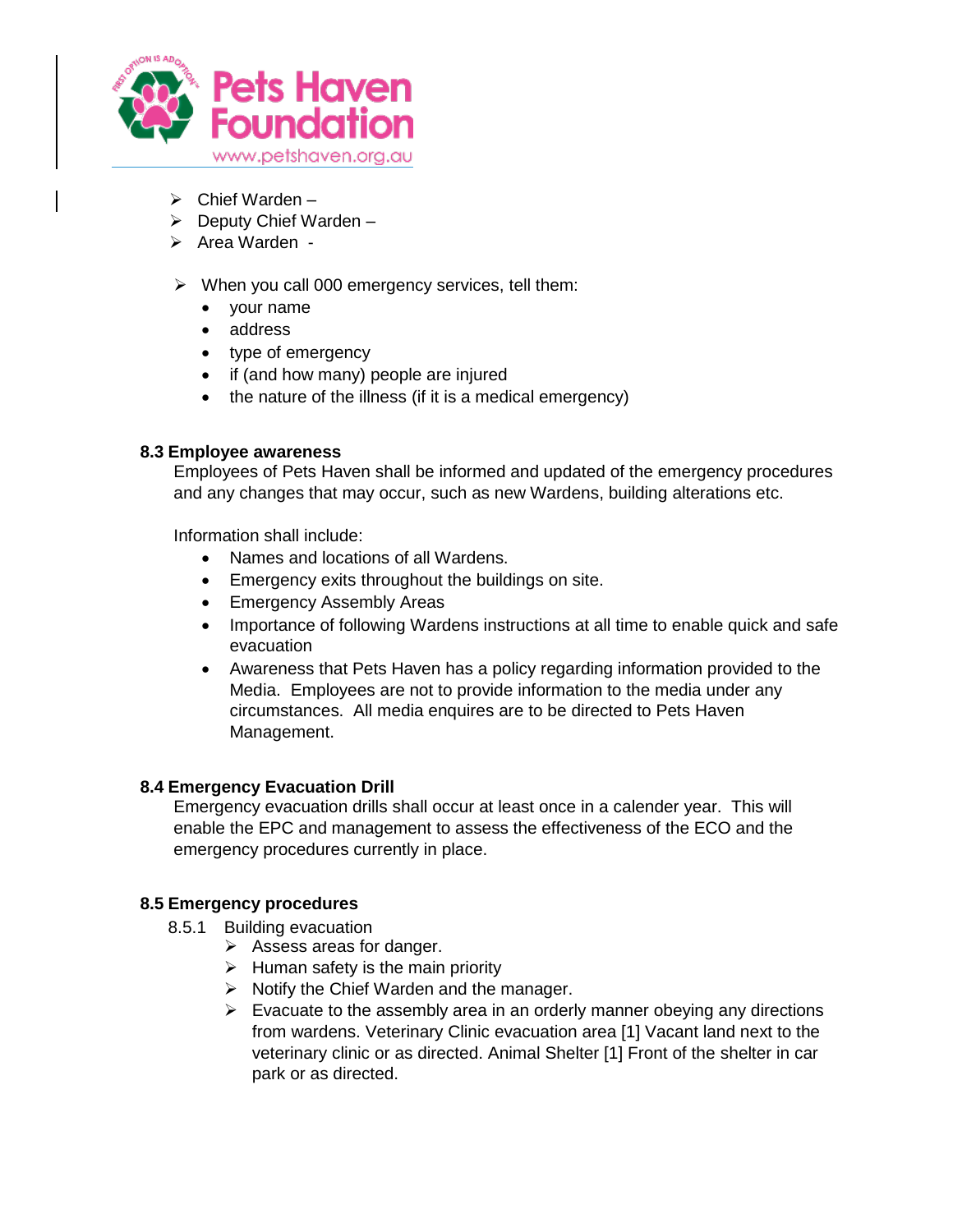

- $\triangleright$  Direct all visitors to proceed to the assembly area with their animals calmly and quickly.
- $\triangleright$  People with poor mobility or advanced age are to receive priority. Children likewise receive priority.
- $\triangleright$  Do not leave the assembly area until you are instructed to by emergency services or a Warden.
- $\triangleright$  Check with Wardens to ensure each area has been evacuated, including any visitors and contractors.
- $\triangleright$  Ensure a representative meets and directs the Emergency Services upon arrival. Assist the Emergency Services if required.
- $\triangleright$  If there is safe available time, without a human sustaining an injury, please remove animals from the site by utilising leads, crates, carriers.
- <span id="page-8-0"></span>8.5.2 Bomb threats
	- $\triangleright$  Immediately notify the Chief Warden and the Police call 000
	- $\triangleright$  Keep clear of any suspicious objects
	- $\triangleright$  Evacuate the building immediately
	- $\triangleright$  Leave door & windows open
	- Ensure Wardens report all searched and cleared areas.
	- $\triangleright$  Meet and brief the Fire Brigade upon arrival.
- <span id="page-8-1"></span>8.5.3 Chemical hazards or gas leak
	- $\triangleright$  Ensure the immediate safety of anyone within the vicinity of the spill.
	- $\triangleright$  Restrict unnecessary movement into and through the area to avoid spreading contamination until MSDS is at hand.
	- $\triangleright$  Report the spill to the manager.
	- $\triangleright$  If flammable liquids are involved, turn off all heating and electrical equipment if safe to do so.
	- $\triangleright$  Do not switch on any electrical equipment, light switches, etc, or use a mobile phone in the event of a gas leak.
	- $\triangleright$  The treatment of serious injury must take precedence over decontamination and containment.
	- $\triangleright$  Decontaminate the spill in accordance with the MSDS if safe to do so.
	- $\triangleright$  Notify the Chief Warden and Fire Brigade if necessary. Evacuate the building as instructed to do so by the warden.
- <span id="page-8-2"></span>8.5.4 Dangerous or threatening person
	- $\triangleright$  Try to remain calm and control emotions.
	- $\triangleright$  Do precisely as you are told and no more. Speak only when spoken to.
	- $\triangleright$  Call the Police on "000".
	- $\triangleright$  Isolate the crime scene, do not touch anything.
- <span id="page-8-3"></span>8.5.5 Flooding
	- $\triangleright$  Assess area for electrocution risk.
	- $\triangleright$  Alert the Chief Warden as required. Notify the manager.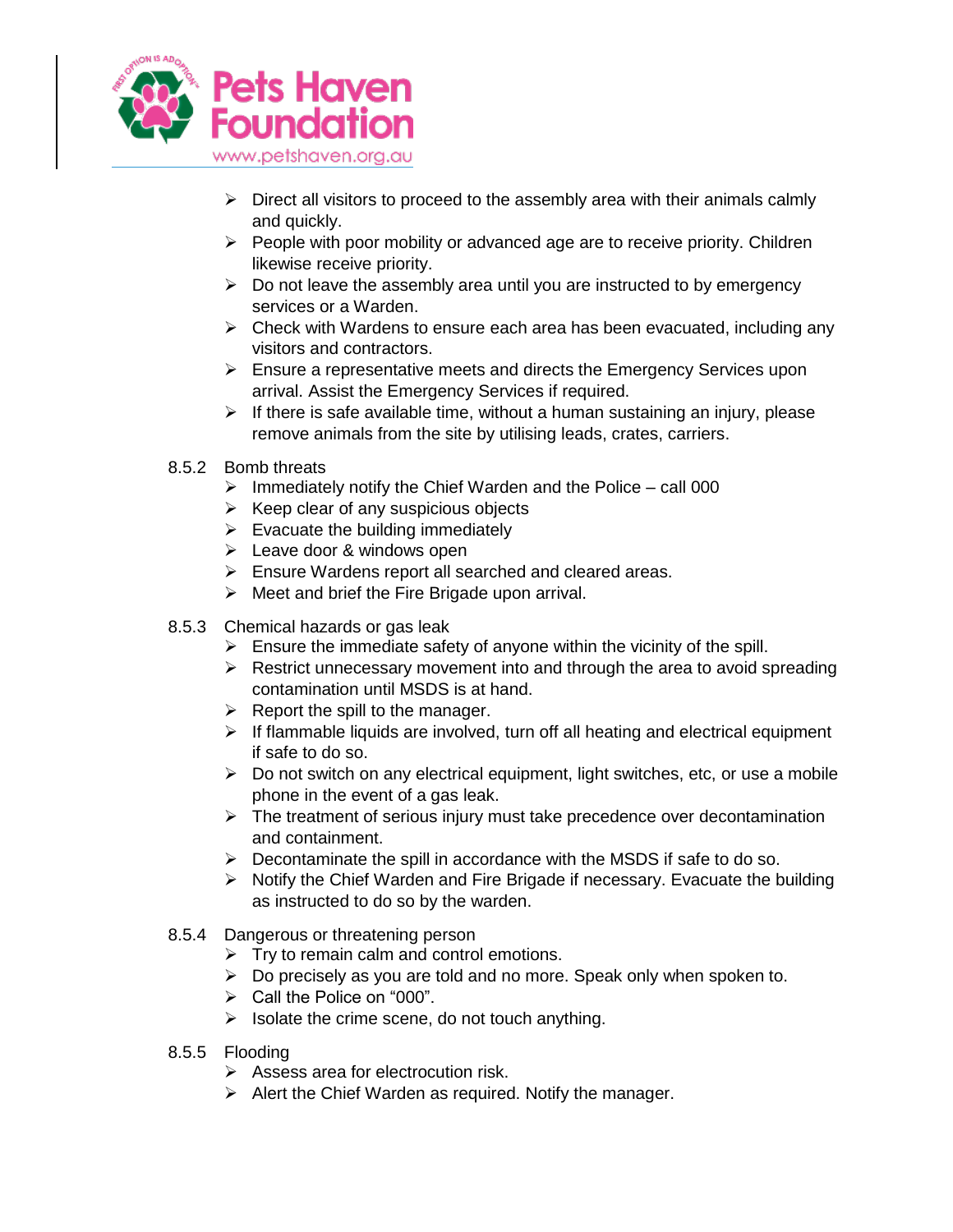

- $\triangleright$  If possible, determine the nature of flooding (water main / roof damage / sewerage, etc.).
- $\triangleright$  If water damage is large scale, immediately call the Fire Brigade on "000".
- ▶ Contact appropriate Contractors if required (i.e. Plumber, etc.).

## <span id="page-9-0"></span>8.5.6 Fire

- $\triangleright$  Assist any person in immediate danger (if safe to do so), and call for help.
- $\triangleright$  Inform all staff and visitors with calm. Activate evacuation procedures.
- $\triangleright$  Notify the Chief Warden and the Fire Brigade by calling "000".
- $\triangleright$  Leave adequate food and water to the inpatient animals if safe to do so.
- $\triangleright$  Only attempt to fight the fire if it is small and safe to do so, with appropriate equipment (if trained). The fire extinguisher is located at XXX (see appendix 1).
- $\triangleright$  If there is an electrical fire turn off electricity.
- $\triangleright$  Close doors as you leave to slow down spreading of fire.
- Ensure Wardens report all searched and cleared areas.
- $\triangleright$  Meet and brief the Fire Brigade upon arrival.
- $\triangleright$  Ensure Wardens account for all known staff, visitors and contractors who may have been present.
- $\triangleright$  Re-enter the building only when advised it is safe to do so by either the warden or emergency services.
- <span id="page-9-1"></span>8.5.7 Medical emergency
	- $\triangleright$  Immediately call an ambulance on "000".
	- $\triangleright$  Call Human Resources to report the incident. It may require further investigation.
	- $\triangleright$  Do not attempt to move the person unless they are in immediate danger.
	- $\triangleright$  If the person is hospitalised, arrange for the person's next of kin to be notified by manager.
	- $\triangleright$  In the event of a death on the premises, as confirmed by an Ambulance officer, leave scene untouched and arrange for the person's next of kin to be notified by manager.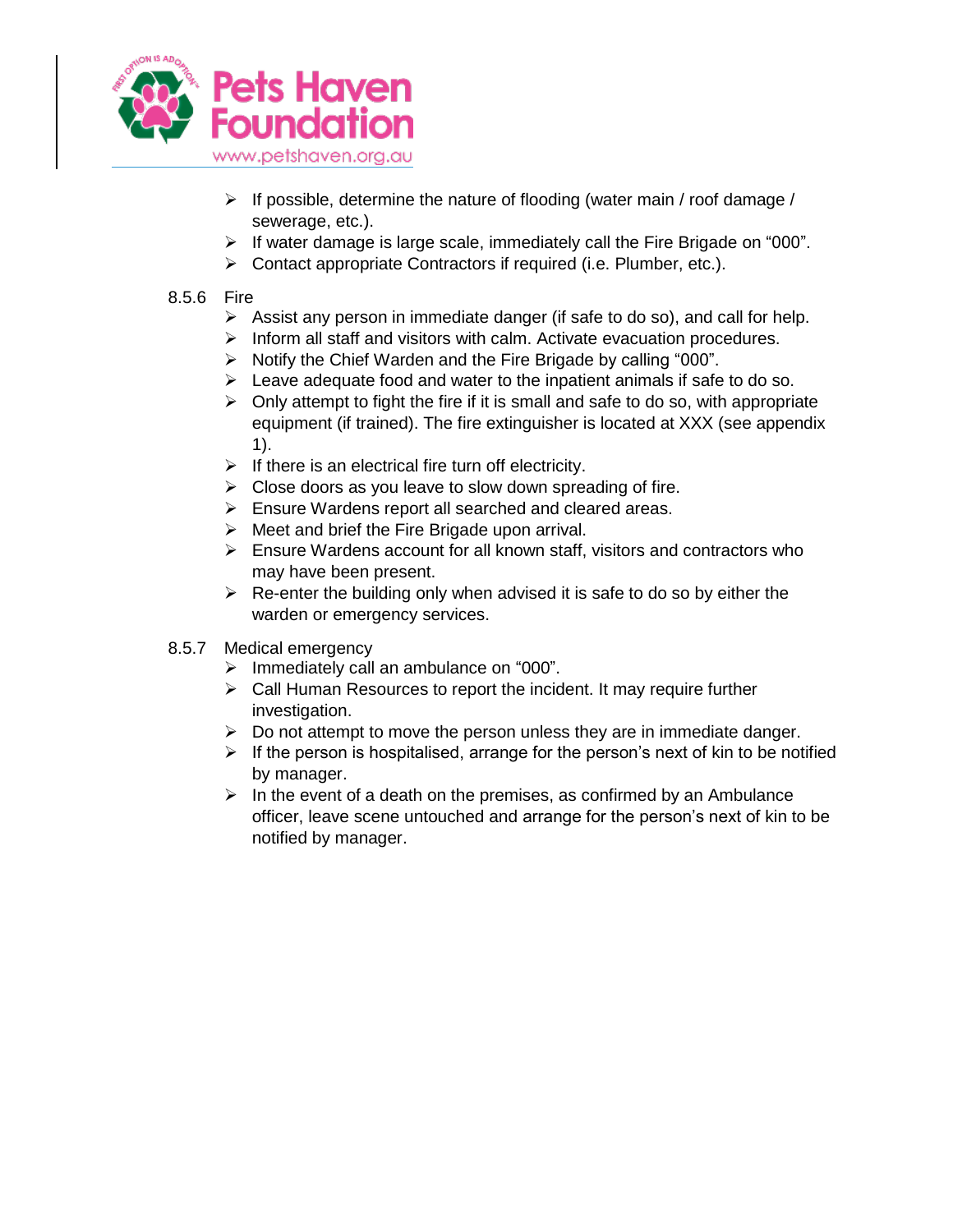

## <span id="page-10-1"></span><span id="page-10-0"></span>**9 OHS Procedures and guidelines**

## <span id="page-10-2"></span>**9.1 Animal handling**

9.1.1 Animal related injuries prevention

In general, veterinarians and animal handlers should be able to recognise behaviour in animals and situations that are associated with an increased tendency for an animal to bite. Professional judgment should be exercised to guide bite prevention practices.

Precautions guidelines:

- $\triangleright$  Inexperienced workers should never be asked to handle an animal which may bite or scratch until they have gained an understanding of when and how this is likely to happen.
- $\triangleright$  Use physical restraint whenever necessary appropriate equipment, such as different sizes of muzzles, should be readily available.
- $\triangleright$  Use chemical restraint in accordance with clinic policy sedation or anaesthesia.
- $\triangleright$  Discuss with owners about the animals' temperament and likelihood of the animal becoming aggressive, especially the new patients. Aggressive animals should never be made available for adoption.
- $\triangleright$  Never let client perceptions or attitudes prevent you from using appropriate prevention.
- $\triangleright$  Appropriate techniques for approaching and handling animals must be understood by all staff who will come into contact with them.
- $\triangleright$  Do not rely on owners or untrained staff for animal restraint.
- $\triangleright$  Always be aware of changes in their patients' behaviour which may precede attempts to bite.
- $\triangleright$  Make all efforts to minimise stressors for animals, e.g. noises, presence of other animals, etc., when handling the animals.
- $\triangleright$  Concentrate on the animal you are handling without being distracted by other activities.
- $\triangleright$  Ask a second person (another staff or owner of the animal) to calm the animal to enable examination or treatment. Experienced veterinary personnel rather than owners should restrain animals for procedures whenever possible.
- $\triangleright$  Any animal exhibiting potentially aggressive behaviour should have a kennel sign (e.g. Caution!) to alert others who may be handling the animal. Specific alerts or recommendations should be written on the sign and in the medical record to provide staff with as much information as possible when handling the animal.
- $\blacktriangleright$

### <span id="page-10-3"></span>9.1.2 Manual handling related injuries prevention

Manual handling of animals is an unavoidable task for veterinary personnel. If a staff have to lift a heavy animal, never attempt to do it on your own. To prevent muscle straining, only lift a heavy animal when a staff has gained the appropriate techniques and always ask for a second person to help.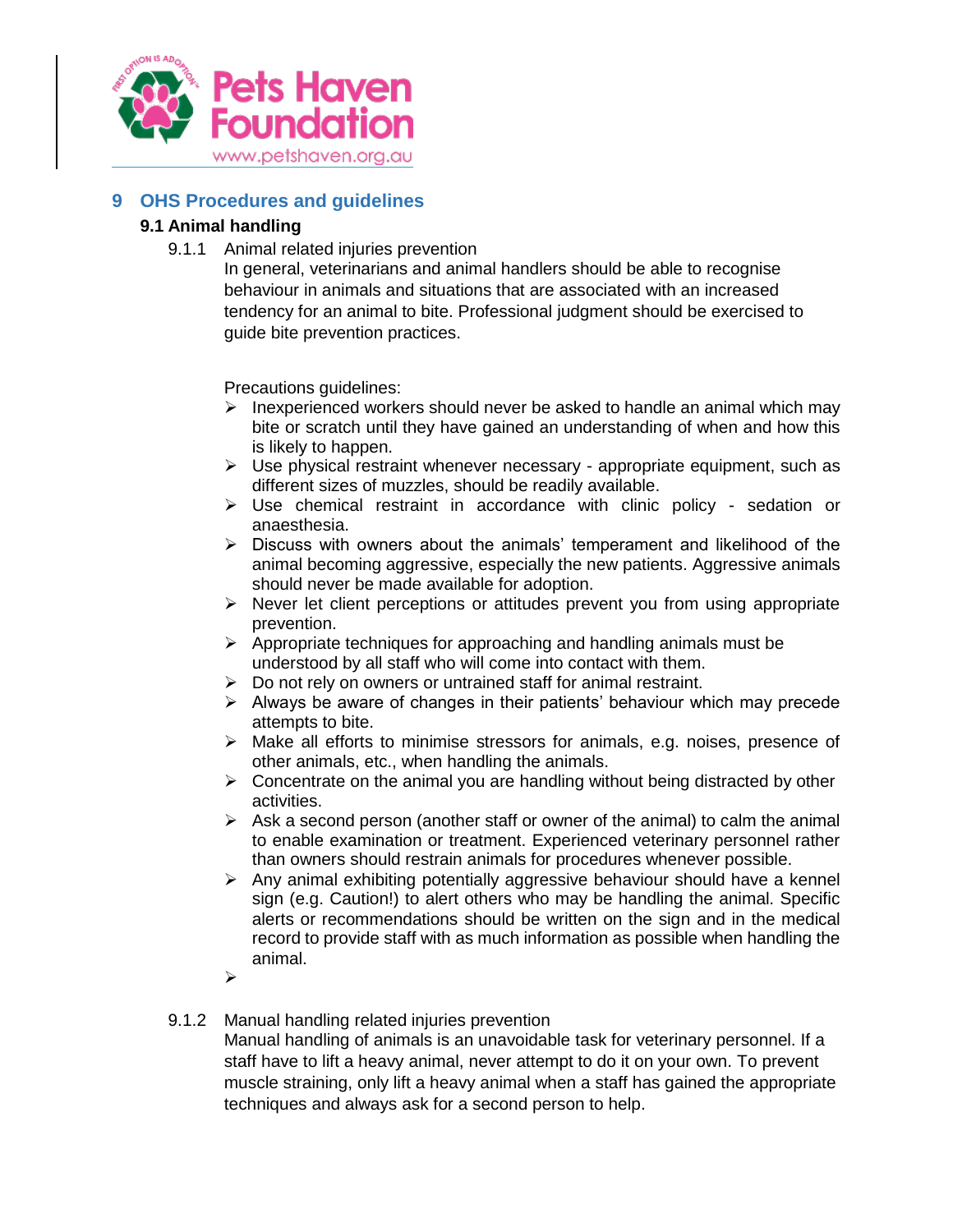

For further instructions relating manual handling, please see section 9.5 Manuel Handling.

<span id="page-11-0"></span>9.1.3 Animal bites and scratches procedures

If anyone is bitten or scratched by an animal, immediately wash the wound thoroughly with soap and water.

For a bite or scratch from a flying fox (bat), wash the wound for about 5 minutes and then apply a virucidal antiseptic (e.g. povidone-iodine).

Medical attention should be sought as soon as possible for any bite that:

- is on a hand or is over a joint
- is over a prosthetic device or an implant
- is in the genital area
- is over a tendon sheath, such as bite on the wrist or the ankle
- causes a large amount of tissue damage such as a deep tear or tissue flap
- is a tetanus-prone wound.

If the bitten area becomes increasingly painful or swollen, if the wound develops a discharge, or if the person develops a fever or swollen lymph nodes, consult a physician as soon as possible.

Medical attention should also be sought for any bite (particularly from a cat) sustained by a person with any of the following conditions:

- Compromised immune system (e.g. HIV/AIDS, transplant or chemotherapy patients).
- Chronic swelling (oedema) in the area that was bitten.
- If the person has had his or her spleen removed.
- Liver disease, diabetes, lupus or other chronic systemic disease.

#### <span id="page-11-1"></span>9.1.4 References

Guidelines for Veterinary Personal Biosecurity, 3rd edition. Australian Veterinary Association. January 2017.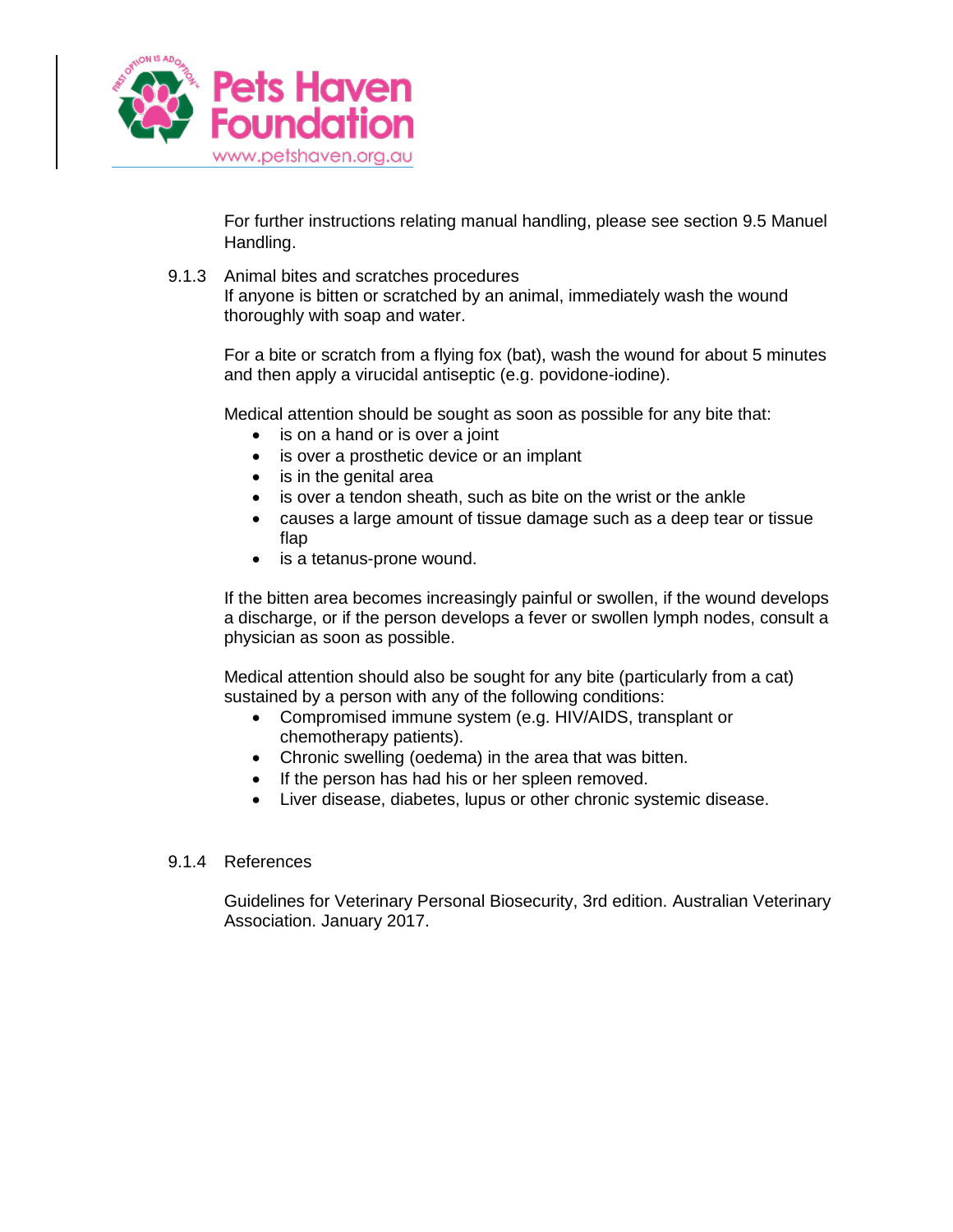

## <span id="page-12-0"></span>**9.2 Clinical Waste Disposal**

It is illegal to dispose of clinical and related waste into your general waste. There may be adverse consequences for the environment, the waste industry, your staff and the community. Improving waste management and applying minimisation principles will reduce waste disposal costs and generate a range of benefits including:

- reduced potential to spread infection
- improved occupational health and safety for staff
- less damage to the environment
- compliance with legislation
- better staff morale
- improved reputation and better community relationship.

This procedure outlines the safety precautions when handling and disposing clinic wastes.

- <span id="page-12-1"></span>9.2.1 What are clinical and related waste?
	- *9.2.1.1 Clinical waste*
		- $\triangleright$  Sharps:
			- Syringes;
			- Needles:
			- Lancets:
			- Scalpel blades;
			- Anything capable of cutting or penetrating the skin.
		- $\triangleright$  A clinical specimen other than urine or faeces:
			- Tissue;
			- Blood;
			- Other specimens (excluding hair and nail clippings) for laboratory examination or testing.
		- $\triangleright$  A specimen of urine or faeces taken for laboratory testing to ascertain disease status.
		- $\triangleright$  A laboratory culture:
			- tissue cultures;
			- nutrient agars, gels, and broths;
			- serums, vaccines, antigens and antitoxins;
			- contaminated material (such as culture dishes, glass plates, and vials).
		- $\triangleright$  Tissue, carcasses or other waste arising from animals used for laboratory investigation or for medical or veterinary research other than psychological testing:
			- infected animal tissue;
			- animals used for chemical and drug testing;
			- animals used for microbiological testing;
			- animals used in other veterinary and medical research;
			- animal waste contaminated with infectious organisms or chemical residues;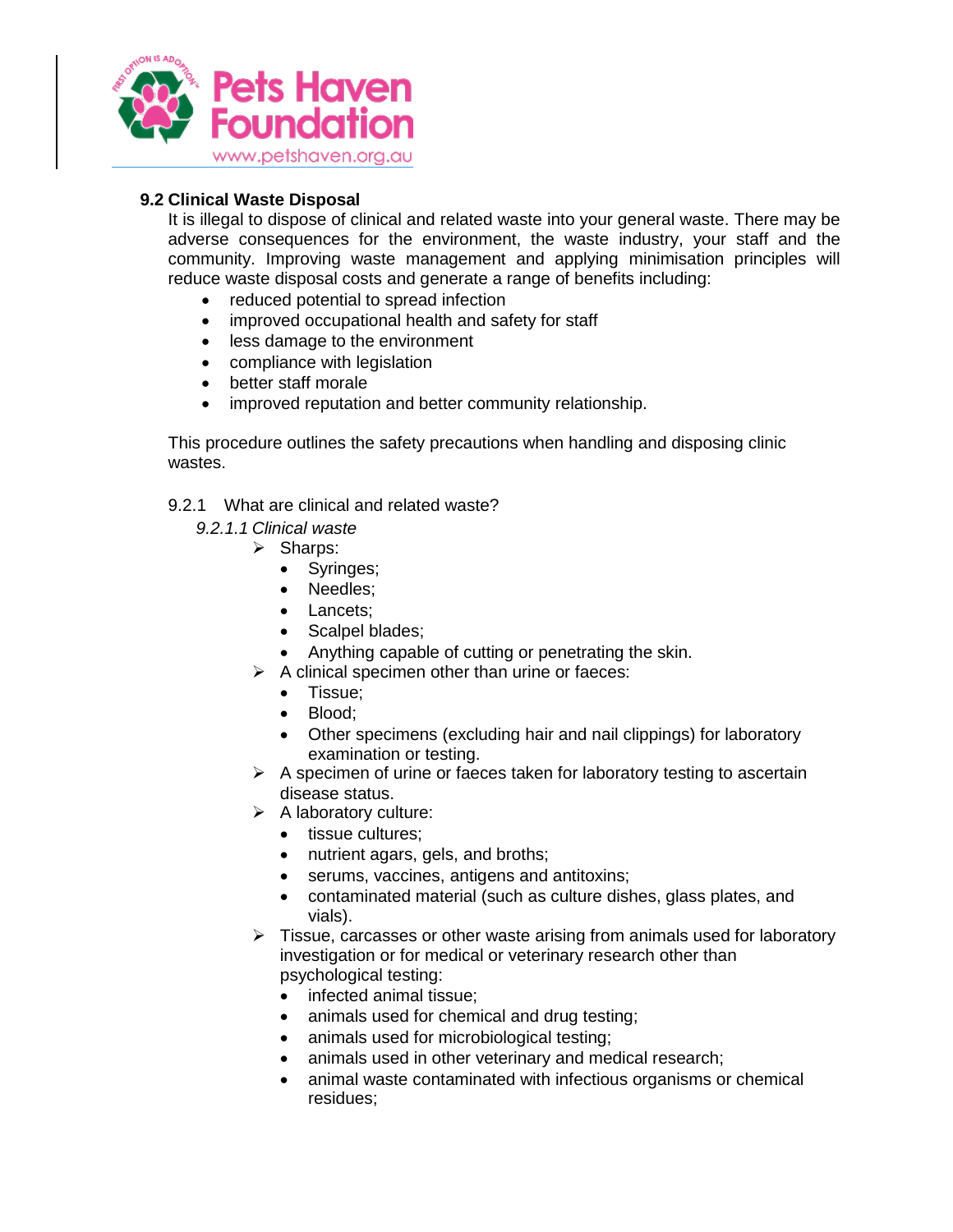

 materials contaminated with urine and faeces where the animal has been infected with an infectious organism.

## *9.2.1.2 Related waste*

- $\triangleright$  Pharmaceutical substances:
	- patients' unused medications:
	- pharmaceuticals that are unwanted or out-of-date;
	- sharps, packages, containers and equipment contaminated by pharmaceutical substances and their residues;
	- pharmaceutical substances rejected by the manufacturer due to quality control considerations.
	- This excludes materials containing trace quantities of pharmaceuticals (other than cytotoxics), saline, sugar, and nutrient solutions and drips.
- $\triangleright$  Cytotoxic drugs
- <span id="page-13-0"></span>9.2.2 Safety procedures
	- $\triangleright$  Minimise generation of clinical and related wastes where practicable.
	- $\triangleright$  Recycle on-site where practical.
	- $\triangleright$  Use appropriate personal protection equipment (PPE) such as gowns, masks and gloves.
	- $\triangleright$  Clearly label the collected waste with the waste name, origin, waste risk statements, and contact details.
	- $\triangleright$  Strictly follow the handling and disposal instructions on MSDS when handling the related wastes;
	- $\triangleright$  Store clinical and related wastes only in sealed and secure containers on impermeable surfaces, preferably undercover in an isolated bunded area.
	- $\triangleright$  Prevent spills and leaks of the wastes from entering the environment.
	- $\triangleright$  Ensure regular maintenance checks on any safety equipment associated with waste handling, storage or transport.
	- $\triangleright$  Ensure operating procedure instructions and training are provided and followed.
	- $\triangleright$  Cytotoxic wastes must be handled very carefully, as even very small quantities can be hazardous. Reusable sharps containers must not be used for disposal of cytotoxic waste.

### 9.2.3 References

<span id="page-13-1"></span>5. Clinical and related waste – operational guidance. EPA Victoria. September 2009.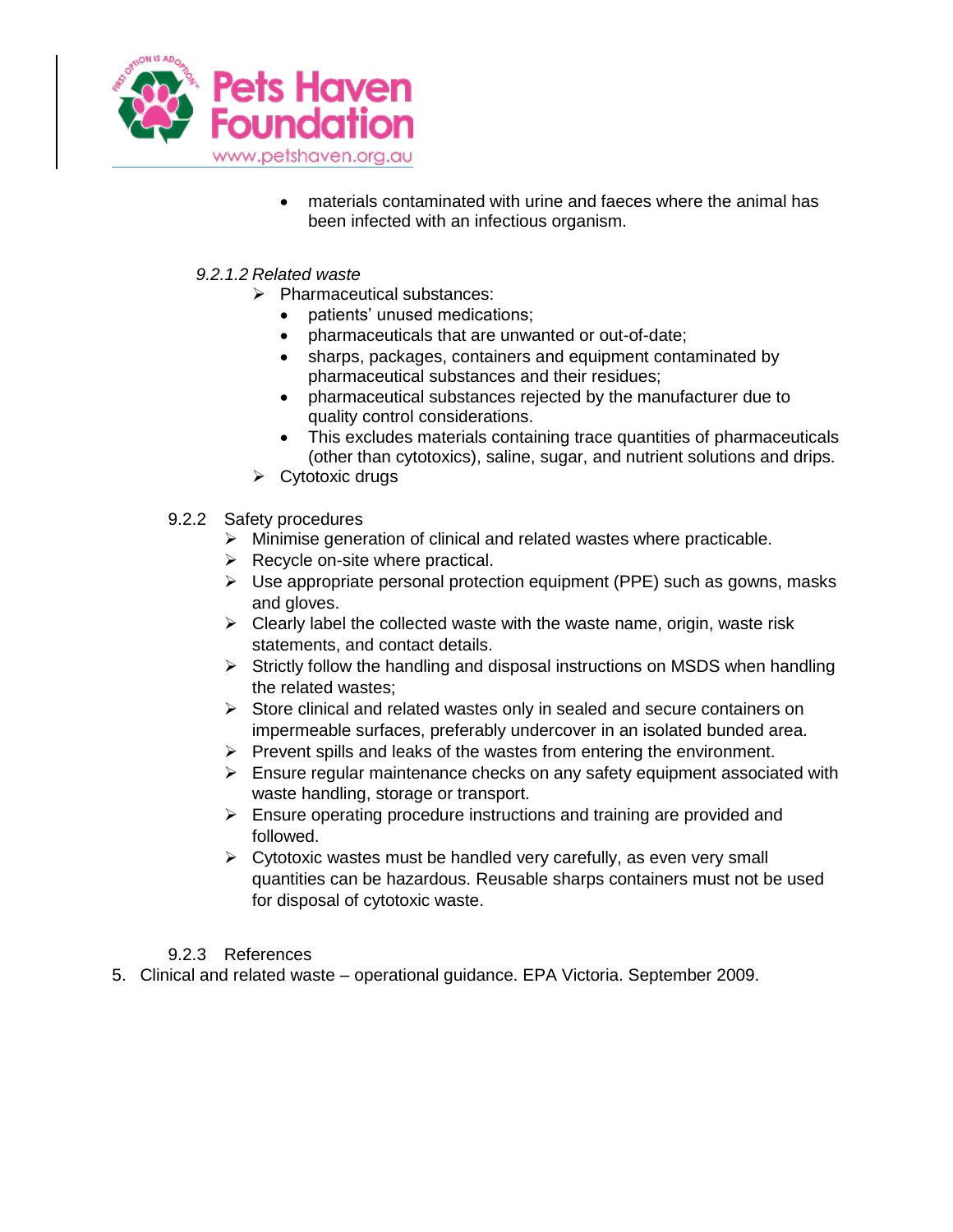

#### <span id="page-14-0"></span>**9.3 Hazardous substances**

Hazardous substances are substances that have the potential to harm human health. This procedure outlines the requirements for the management of hazardous substances and dangerous goods in the workplace to minimise affects to health and safety from exposure and reduce the impact on the environment.

#### <span id="page-14-1"></span>9.3.1 Identifying hazardous substances

All employees must be able to identify the hazardous substances by the Material Safety Data Sheets (MSDS) and the labels on container of hazardous substances.

#### *9.3.1.1 Material Safety Data Sheets (MSDS)*

A MSDS is a document providing information about the identity, properties, health hazards, precautions for use and safe handling of a hazardous substance. It also helps you to identify, assess and control risks associated with the use of the substance in your workplace. Some hazardous substances are defined as "drugs" or "poisons".

The manufacturers, importers and suppliers of hazardous substances are required by law to provide purchasers with a copy of the current MSDS. The employer is required to obtain the most recent version of the MSDS on or before the first time the hazardous substance is supplied for use in your workplace.

The manager has to check if the MSDS are up-to-date regularly. If an MSDS is more than five years old, obtain a current version from the manufacturers.

The manager has to make sure that the MSDS are readily accessible to any employee who could be exposed to a hazardous substance. Copies of MSDS should be kept in a location convenient to the work area in which the substance is used.

Access to MSDS may be provided in a number of ways including:

- paper copy collections of MSDS;
- microfiche copy collections of MSDS;
- computerised MSDS databases.

#### *9.3.1.2 Register of hazardous substances*

All hazardous substances used in the workplace must be identified and listed in a register. The register is simply a list of the product names of all hazardous substances used in the workplace accompanied by the current MSDS for each of these substances. The manager is to prepare the register and make sure it is regularly maintained.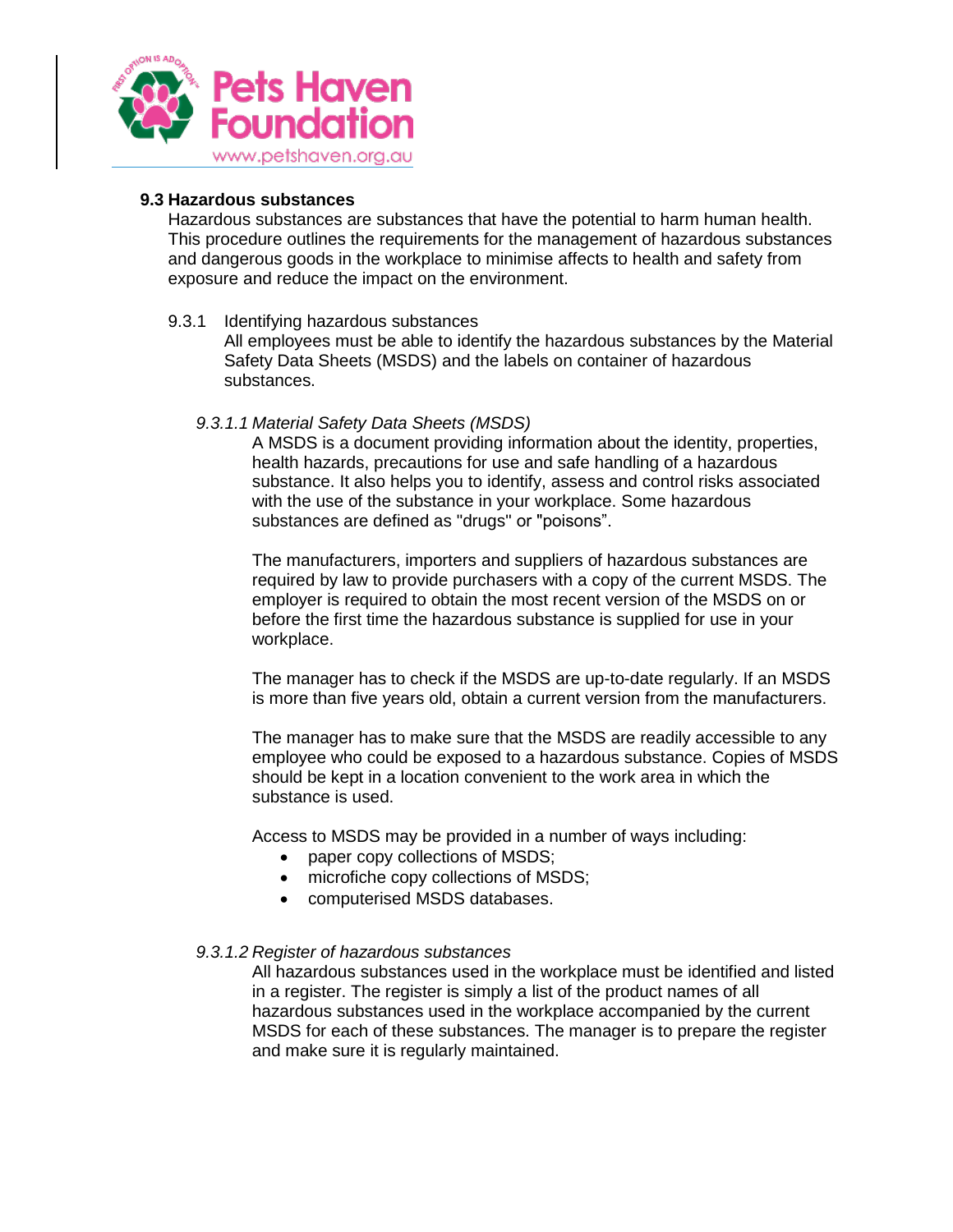

## *9.3.1.3 Labelling of hazardous substances*

All containers of hazardous substance must be labelled with the manufacturer's or importer's label. Therefore, employees are readily able to identify a hazardous substance when they use it.

The label supplied must be written in English and contain:

- the product name of the hazardous substance;
- name, address and telephone number of the Australian manufacturer or importer of the substance;
- information relating to its ingredients;
- relevant health and safety information about the substance (including risk and safety phrases), except where the container is so small it is not practical to provide such information;
- the word "HAZARDOUS" (or signal words such as "dangerous poison", "warning" or "caution" that indicate the severity of the hazard).

The manager has to ensure that the containers of hazardous substance are labelled with undamaged manufacturer's or importer's label. It is employees' responsibility to report to manager on any damaged label.

#### <span id="page-15-0"></span>9.3.2 Risk assessment

The manager in consultation with employees are to assess if the use of a hazardous substance the workplace poses a risk to health before the substance is used for the first time in the workplace.

MSDS and labels for all hazardous substances supplied to the workplace should be reviewed to obtain information on the health hazards, precautions for use and safe handling requirements for the substance.

To assess the risks to health effectively, the following factors should be considered when reviewing the information about a substance:

- routes of exposure to hazardous substances;
- form (including concentration) in which the substance may be present, such as solid, liquid or gas;
- chemical and physical properties of the substance; and
- health effects for each route of entry or contact identified.

After the assessment of the information about the hazardous substances, the nature of work in which hazardous substances are used should also be assessed. Then you should be able to work out whether or not an injury or illness is likely to occur as a result of exposure to the hazardous substance, or to any substance generated through its use. There are three possible outcomes:

- No likelihood of injury or illness
- Likelihood of injury or illness
- Likelihood of injury or illness uncertain.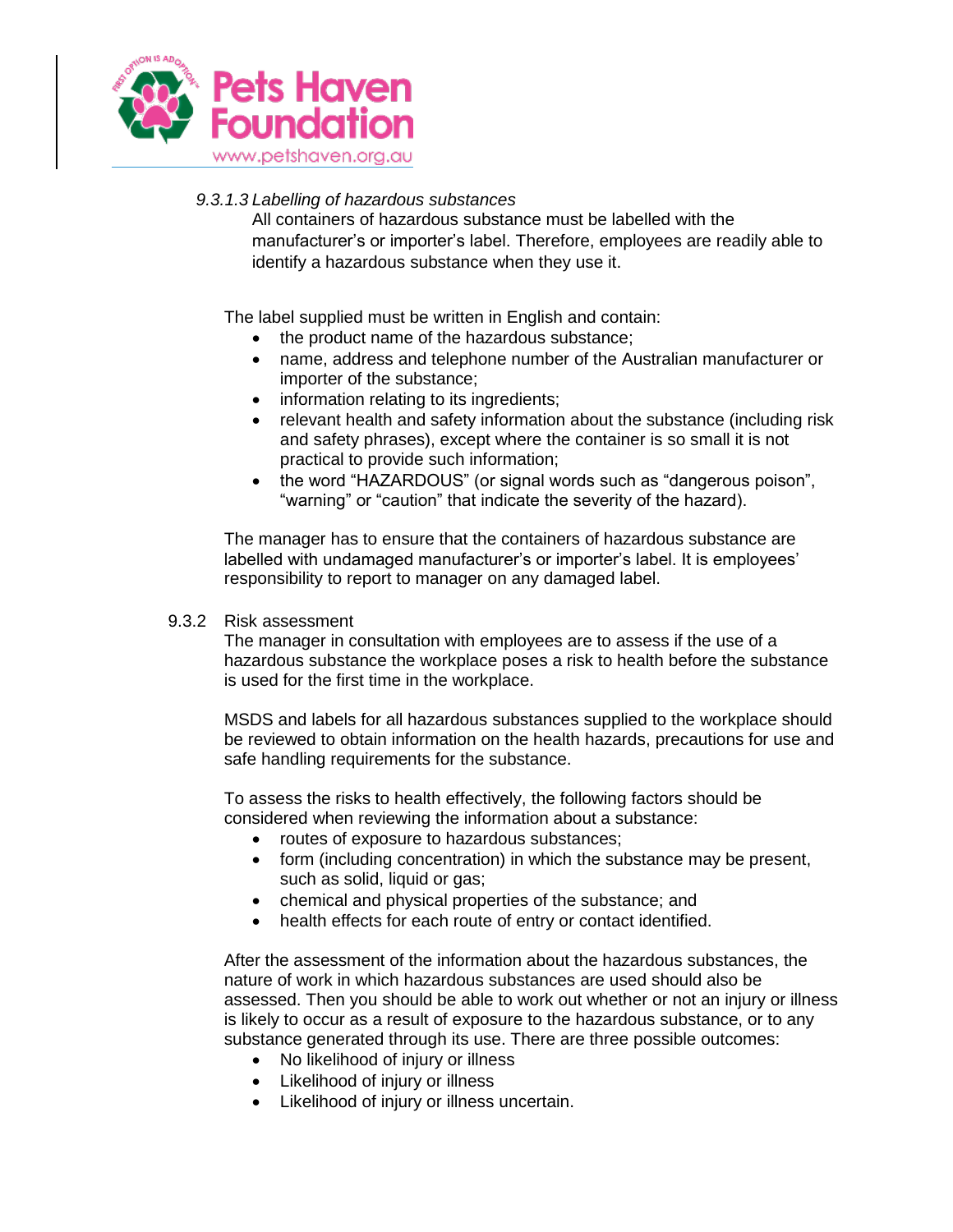

<span id="page-16-0"></span>9.3.3 Risk control

The manager in consultation with employees are to develop and implement controls to eliminate any risk to health arising from the use of a hazardous substance. Where elimination of risk is not practical, you must reduce the risk, as far as practicable.

#### <span id="page-16-1"></span>9.3.4 Information instruction and training

Manager should implement the MSDS precautions for safe use, storage and disposal to the induction trainings, work manuals and policies.

It is employees' responsibility to follow workplace safety policies and procedures regarding the use of hazardous substances. You have to make sure yourself have gained adequate knowledge or training in prior to the use of hazardous substances.

#### <span id="page-16-2"></span>9.3.5 References

- Code of Practice for Hazardous Substances. No 24, June 2000
	- Code of Practice for Hazardous Substances. No. 24, June 2000.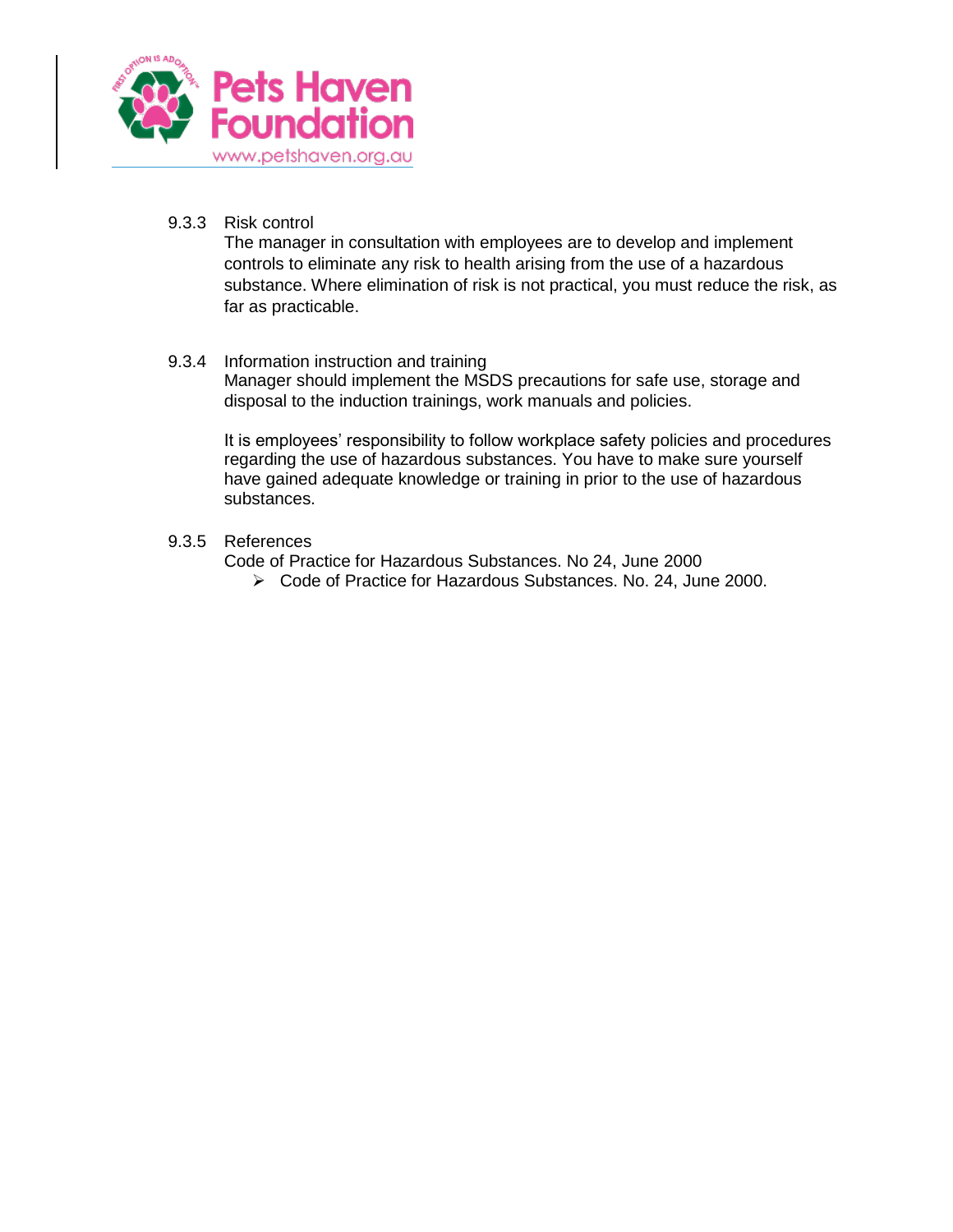

### <span id="page-17-0"></span>**9.4 Manual handling**

Hazardous manual handling can lead to injuries or disorders of the muscles, nerves, tendons, joints, cartilage and spinal discs. Some of these injuries are referred to as sprains and strains, back injuries, lower back pain, soft-tissue injuries to the wrists, arms, shoulders, neck or legs or abdominal hernias. Collectively, these conditions are known as musculoskeletal disorders (MSDs).

This procedure outlines how potentially hazardous manual handling tasks in the workplace are identified, assessed, controlled, monitored and reviewed.

#### <span id="page-17-1"></span>9.4.1 Identify hazardous manual handling tasks

The manager in consultation with employees are to identify hazardous manual handling tasks undertaken in the workplace. Hazardous manual handling can be defined as "work requiring the use of force exerted by a person to lift, lower, push, pull, carry or otherwise move, hold or restrain a thing if the work involves one or more of the following:

- sustained awkward posture
- repetitive movement
- application of single or repetitive use of unreasonable amount of force
- exposure to vibration
- lifting persons or animals
- unbalanced or unstable loads
- loads that are difficult to grasp or hold.

Hazard identification worksheet may be used to:

- list all work involving manual handling;
- identify hazardous manual handling;
- prioritise the tasks to be assessed.

#### <span id="page-17-2"></span>9.4.2 Risk Assessment Process

The manager in consultation with employees are to assess the level of risk for tasks that have been identified as potentially hazardous, taking into account the current risk controls implemented and the following risk factors:

- Postures
- Movements
- Forces
- Duration
- frequency of hazardous manual handling; and
- environmental conditions

It is recommended that completed assessments are kept and made readily accessible for future reference.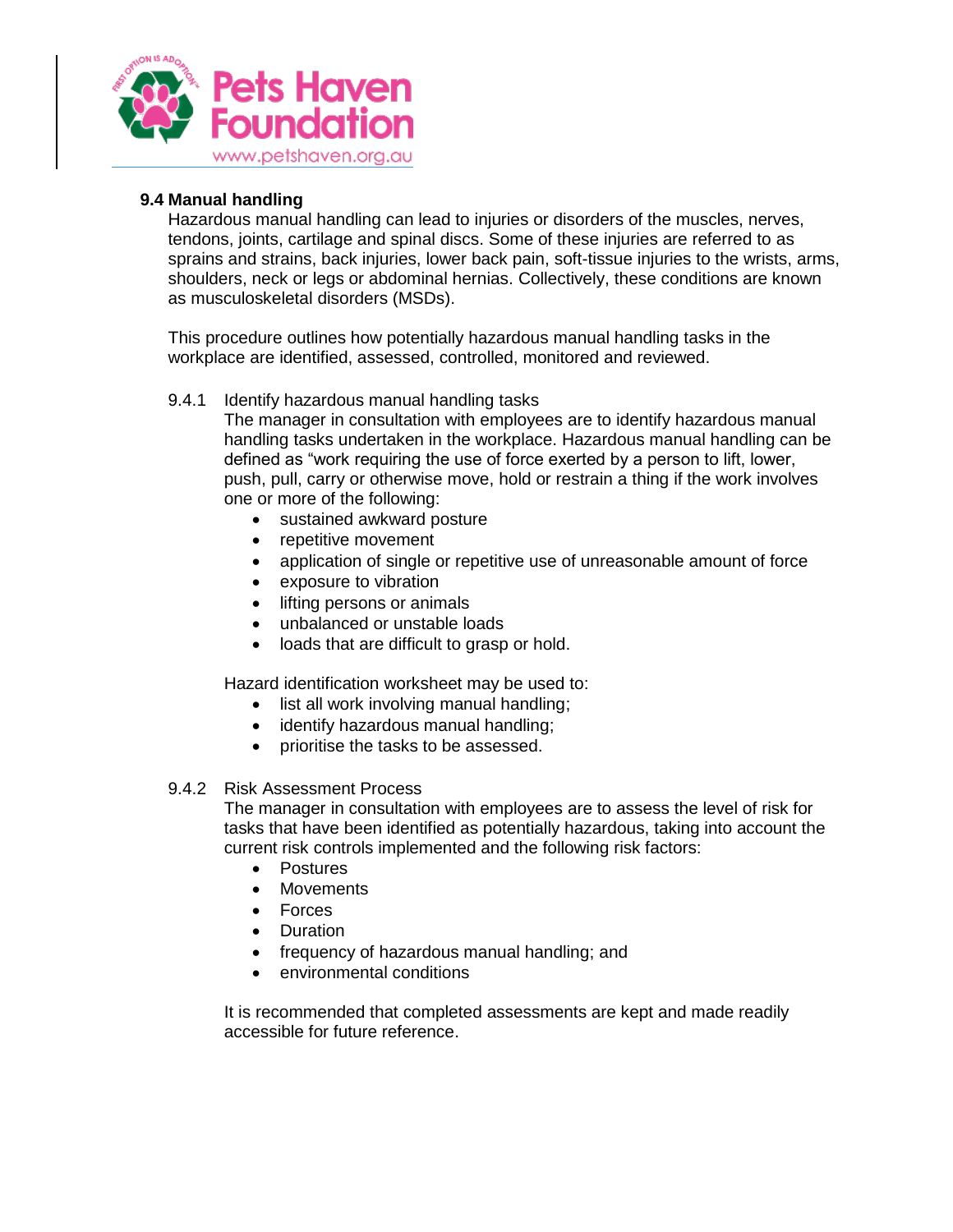

#### <span id="page-18-0"></span>9.4.3 Risk controls

Once risk assessment has been carried, the manager in consultation with employees are to develop and implement solutions to eliminate or reduce the level of risk associated with hazardous manual handling tasks.

One or more of the following risk controls must be used to eliminate or reduce the risk of MSD associated with hazardous manual handling:

- alter workplace layout, or the environmental conditions, where the hazardous manual handling is undertaken;
- alter the systems of work used to carry out the hazardous manual handling;
- change the things used in the hazardous manual handling;
- use mechanical aids;
- combination of the above methods.

If risk remains, you must use the information, training or instruction to reduce the risk.

#### <span id="page-18-1"></span>9.4.4 Information instruction and training

Adopting good workplace and job design is the most effective way to control MSD risks. However, training in manual handling techniques, or how to perform a work properly, can be an important way to help reduce risk. Employees have to make sure that you have gained the techniques before commencing any hazardous manual handling task.

The technique must be specific, designed for the work and the workplace where it will be used. The training should aim at helping employees to:

- understand the reasons for doing the work in a particular way;
- recognise the risks and decide the best way to do the work; and
- perform the work properly and practise the technique before being required to use it.

The techniques should be assessed regularly. Refresher training should be provided as required.

Training in specific lifting techniques is often used to address the danger of lifting heavy objects. But repetitive lifting may pose a risk, irrespective of which technique is used. This is why training alone is not an effective risk control. Rather than relying on safe worker behaviour, it is far better to make the workplace safer by reducing the risk of the work itself.

#### <span id="page-18-2"></span>9.4.5 References

Your health and safety guide to hazardous manual handling. Edition 2, June 2017. WorkSafe Victroia.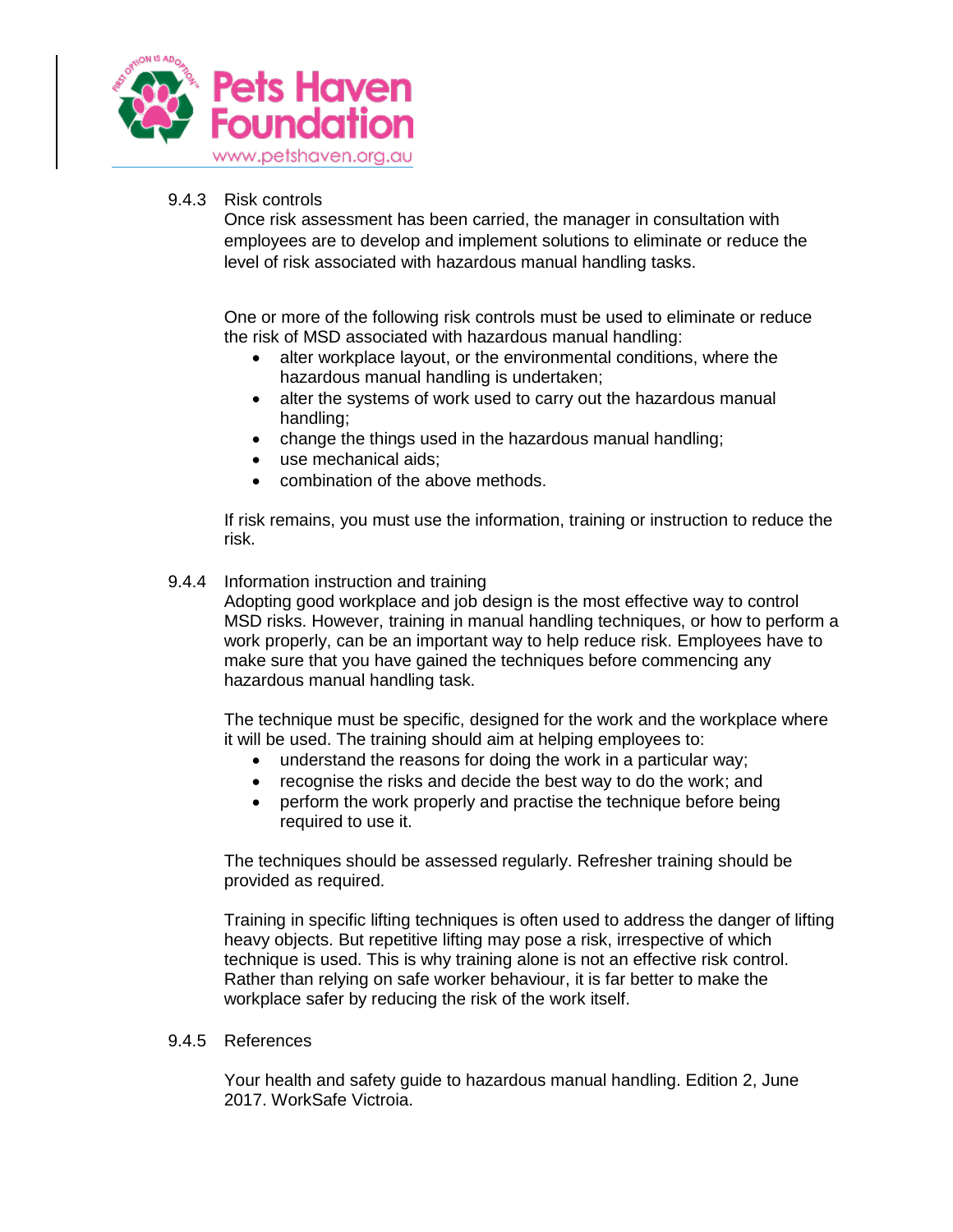

## <span id="page-19-0"></span>**9.5 Pregnancy**

Pets Heaven Veterinary Clinic recognises the need to protect the health, safety and welfare of female staff and students who may become pregnant, are pregnant or breastfeeding. Certain work practices and procedures may impose higher than usual risks to the unborn child or pregnant woman. Existing safety procedures should be followed. In addition, this guideline outlines potential areas of concern for those that are considering pregnancy, who are pregnant or breastfeeding where further precautions may be required.

## <span id="page-19-1"></span>9.5.1 Responsibilities

- *9.5.1.1 Manager*
	- $\triangleright$  to inform staff who may become pregnant, are pregnant or breastfeeding from specific workplace hazards.
	- $\triangleright$  organise an appropriate safe job, if one is available, to the staff who may become or are pregnant.

## *9.5.1.2 Employee*

- 1. Should advise their manager if she intends becoming pregnant, are pregnant or breastfeeding and are working with or near specific workplace hazards.
- 2. Seek medical expertise in relation to specific workplace hazards such as the use of a particular chemical

### <span id="page-19-2"></span>9.5.2 Biological Hazards

During pregnancy, women experience physiologic suppression of cell-mediated immunity, increasing their susceptibility to certain infections. These include toxoplasmosis, lymphocytic choriomeningitis virus infection, brucellosis, listeriosis, Q fever, leptospirosis and Chlamydophila psittaci. Vertical transmission of certain zoonoses may result in abortion, stillbirth, prematurity or congenital anomalies.

Measures to reduce risk from infection with these pathogens will vary depending on individual circumstances, but may include:

- avoiding jobs such as obstetrics due to the contact with birth fluid;
- avoiding contact with young cats, cat faeces or raw meat to lessen the chance of contracting Toxoplasma.

The use of infection control measures (e.g. washing hands) and personal protective equipment (e.g. gloves, facial mask) will reduce the risk of infection. In some cases, it may be advisable to consult the employee's healthcare provider (with the person's consent) or an infection control, public health or occupational health specialist in managing the zoonotic disease risk.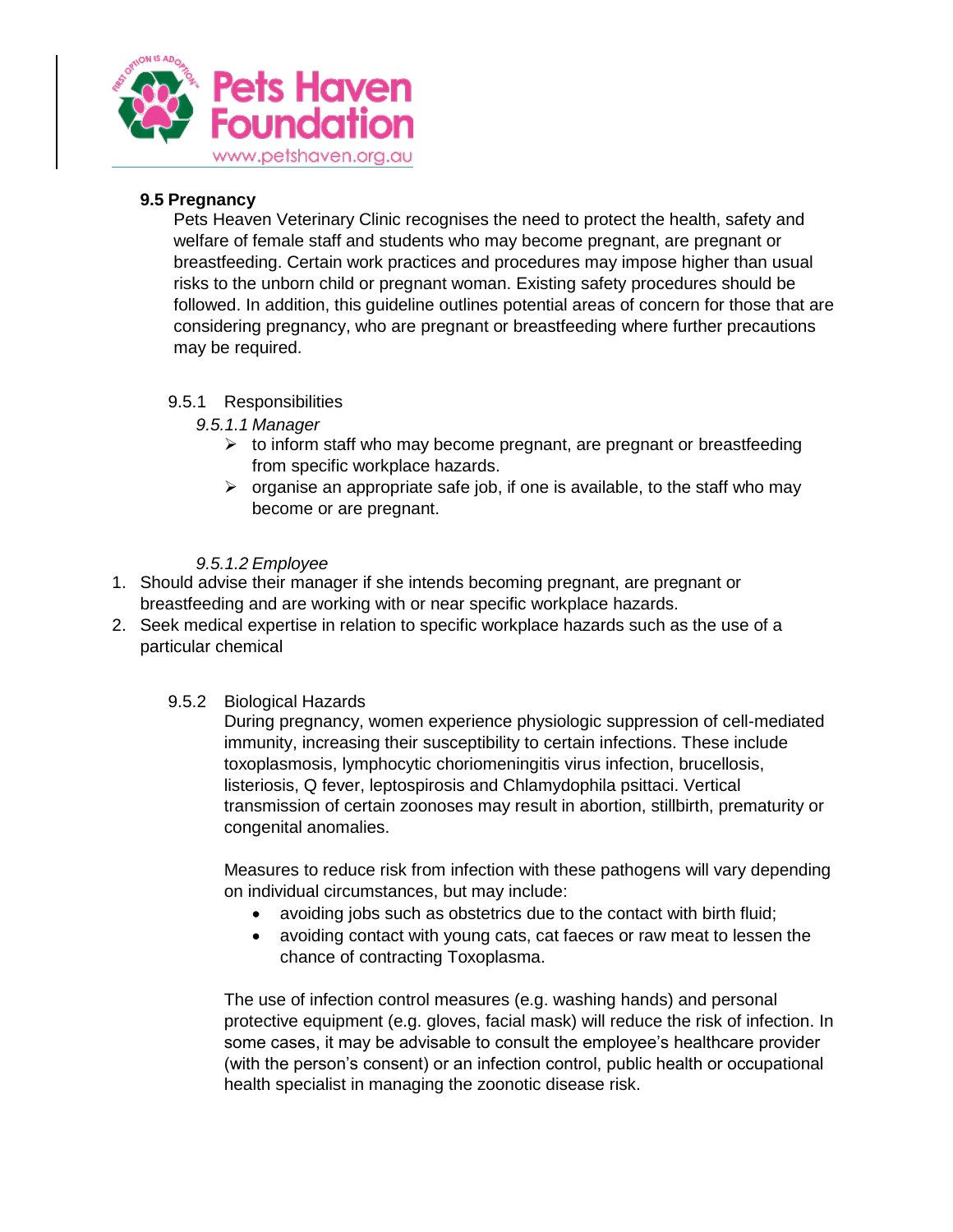

#### <span id="page-20-0"></span>9.5.3 Chemical hazards

Some hazardous chemicals (e.g. pharmaceutical substances) used at the clinic may cause various toxic effects such as fertility impairments, birth defects, harm to unborn children genetic mutations, poisoning, cancer or other diseases. A risk assessment should be undertaken to ensure that exposure levels are minimal. The MSDS should be included in the risk assessment process.

The manager must determine whether chemicals used in the work area could create a risk to pregnant staff.

The manager should:

- review current safe work procedures
- review the MSDS to identify possible reproductive hazards presented by a chemical;
- inform the pregnant or breastfeeding staff with the hazardous substances which could create a risk to them;
- eliminate or replace the chemical for a less hazardous chemical if able to do so.

A pregnant or breastfeeding staff should:

- Avoid or reduce the use of hazardous chemicals which could pose a risk to them;
- Use, where applicable, a fume cupboard;
- use appropriate personal protective equipment such as gloves, gown and a mask;
- wash hands after contact with any hazardous chemicals.
- <span id="page-20-1"></span>9.5.4 Ionizing radiation hazards
	- During radiography, staff who may become or are pregnant should:
	- remain at least 2 m from the edge of the beam; and
	- not hold animals.

#### <span id="page-20-2"></span>9.5.5 Physical hazards

It is important to recognise that physical hazards (such as lifting, slip tips and falls) in the workplace and should be considered in relation to pregnancy.

Manual handling techniques, prolonged sitting and standing, and travelling in cars should all be assessed to avoid physical risks to the pregnant woman and unborn child.

Pregnant and breastfeeding women should also be aware of the risks of heat stress and dehydration if working in areas exposed to excessive heat.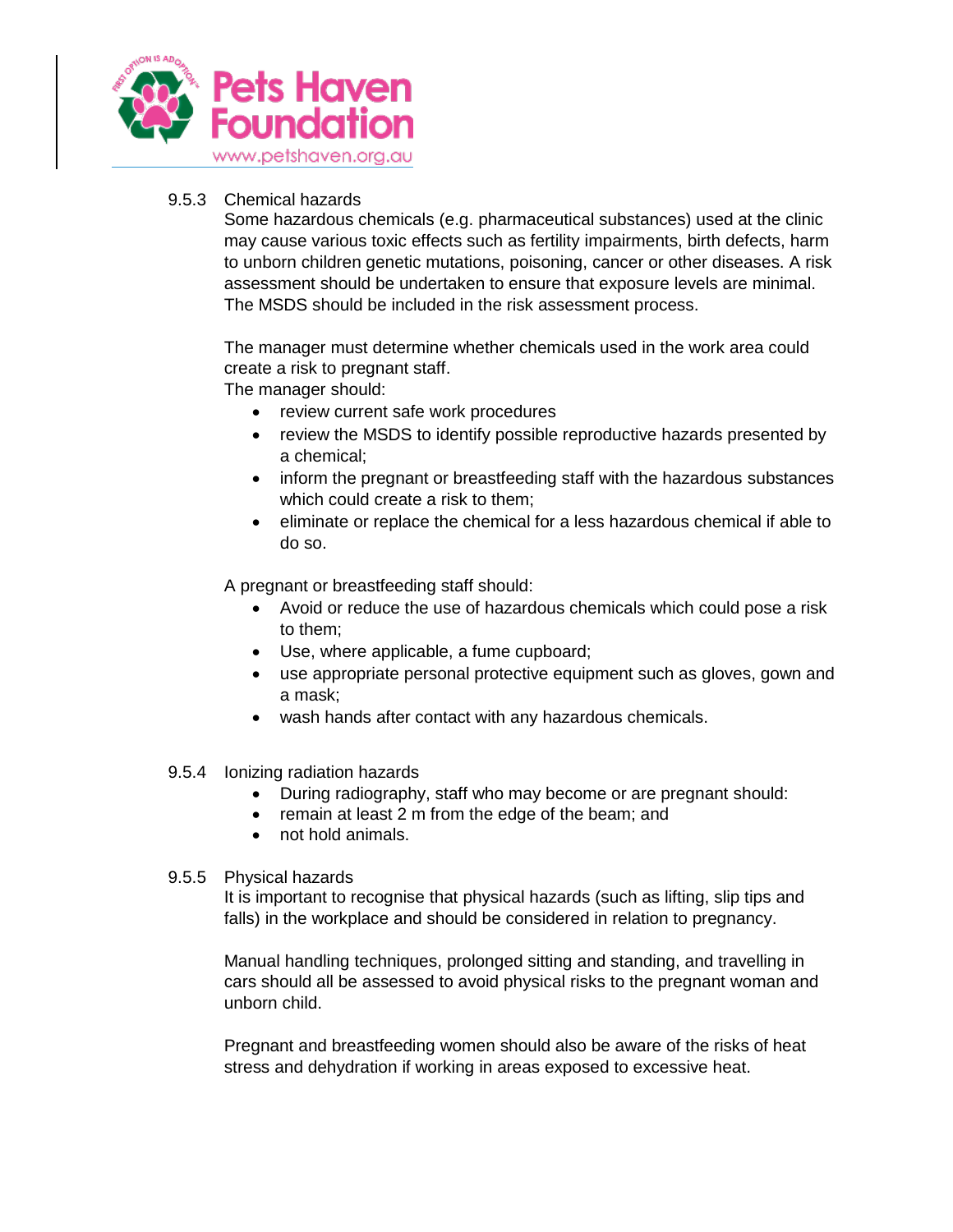

## <span id="page-21-0"></span>**9.6 Radiation safety**

The use of x-ray equipment in veterinary clinics is essential for diagnosis and treatment of illness and injury in animals. Potential employee exposures to radiation must be safeguarded against, and only qualified persons will be permitted to be involved in x-ray procedures.

## <span id="page-21-1"></span>9.6.1 During radiographic examination

- Only people who are essential to a procedure are permitted to be present during radiological examinations.
- If an animal is physically restrained during radiography, mechanical supporting or restraining devices (e.g. sandbags and strings) should be available and used where possible. In the majority of cases, animals will be anaesthetised prior to x-ray, there will be no need for any person to be in the room during operation.
- If the animal is held by an individual, that person must be protected with appropriate shielding devices (personal protective equipment), and position themselves so that no parts of their body could be in the path of the x-ray beam.
- The radiation exposure of any worker who carries out this job must be monitored. No person should routinely be asked to hold animals for x-ray.

### <span id="page-21-2"></span>9.6.2 Personal protective equipment (PPE)

Each person present during a radiological examination must be, where practicable, positioned behind a protective screen. If a person is unable to position themselves behind a protective screen, they must:

- wear a protective apron; and
- remain as far as practicable from the primary X-ray beam, the animal, and the X-ray tube assembly.

Protective gloves (full hand) and aprons are the minimum safety equipment required for most veterinary x-ray operations. However, staff are also advised to use thyroid collar to protect the thyroid from the radiation where the equipment is available.

Radiographic PPE should be stored properly to ensure it remains effective. Gloves, aprons and thyroid collars should never be folded. This will cause permanent creases and weak lines in some types of materials. A commercial or home-made hanger is a good way to store these items. It's also very effective to lay the aprons and gloves flat on the x-ray table when not in use. Radiographic PPE should never be used as restraint or capture aids, since animals can bite through the protective layers and make the article unusable for protection from radiation.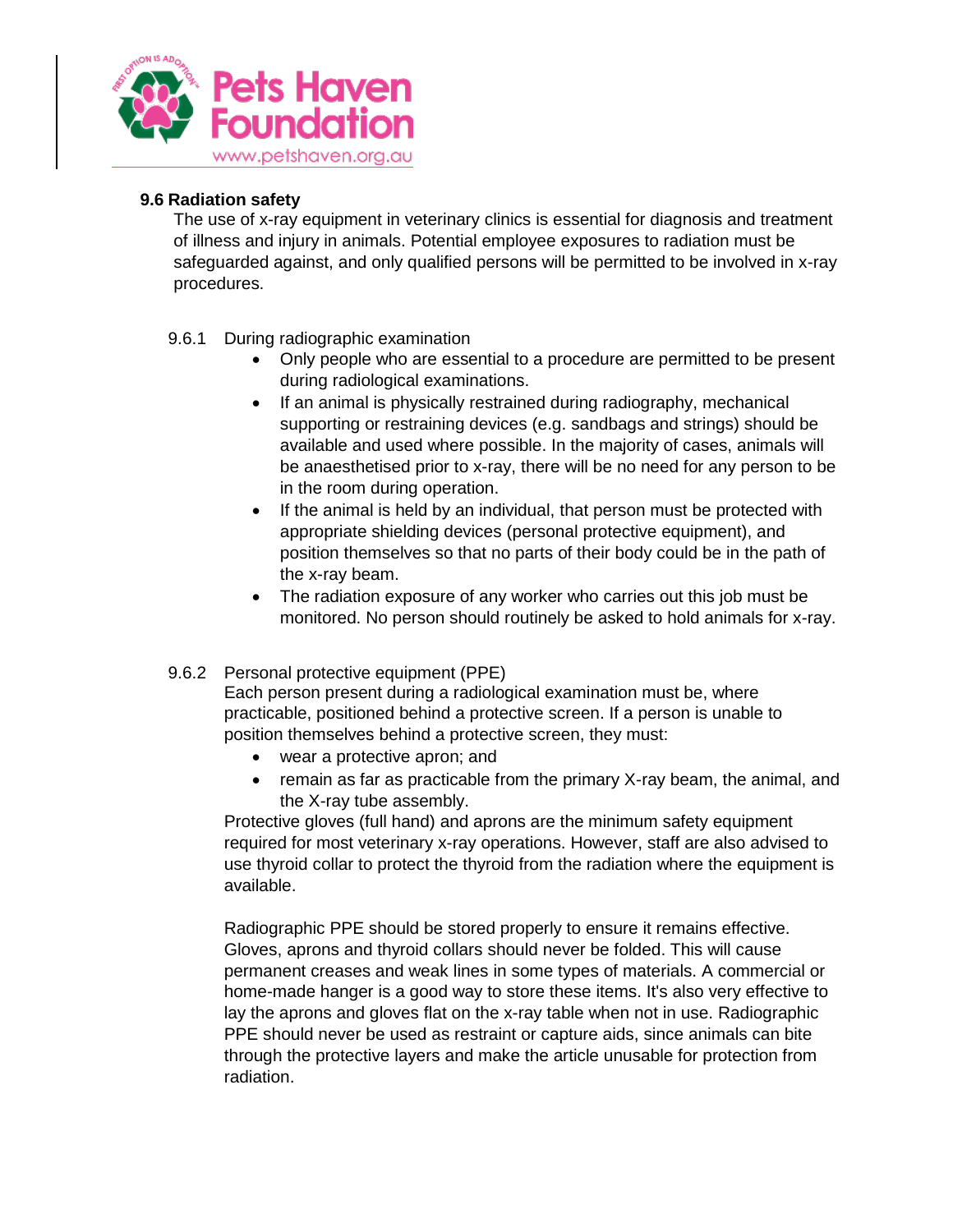

## <span id="page-22-0"></span>9.6.3 Training

Before anyone is allowed to take radiographs (or be exposed to radiation) they must be trained on the physical or health hazards associated with radiation. Each person present during a radiological examination must be properly instructed to enable them to understand their part in the proposed procedure. They must know, understand and follow the Pets Heaven Veterinary Clinic's policies for the proper operation of equipment. Even if the staff member has previous experience in radiographic operations, they must be trained on the practice specifics.

## 9.6.4 References

<span id="page-22-1"></span>1. Code of Practice for Radiation Protection in Veterinary Medicine (2009).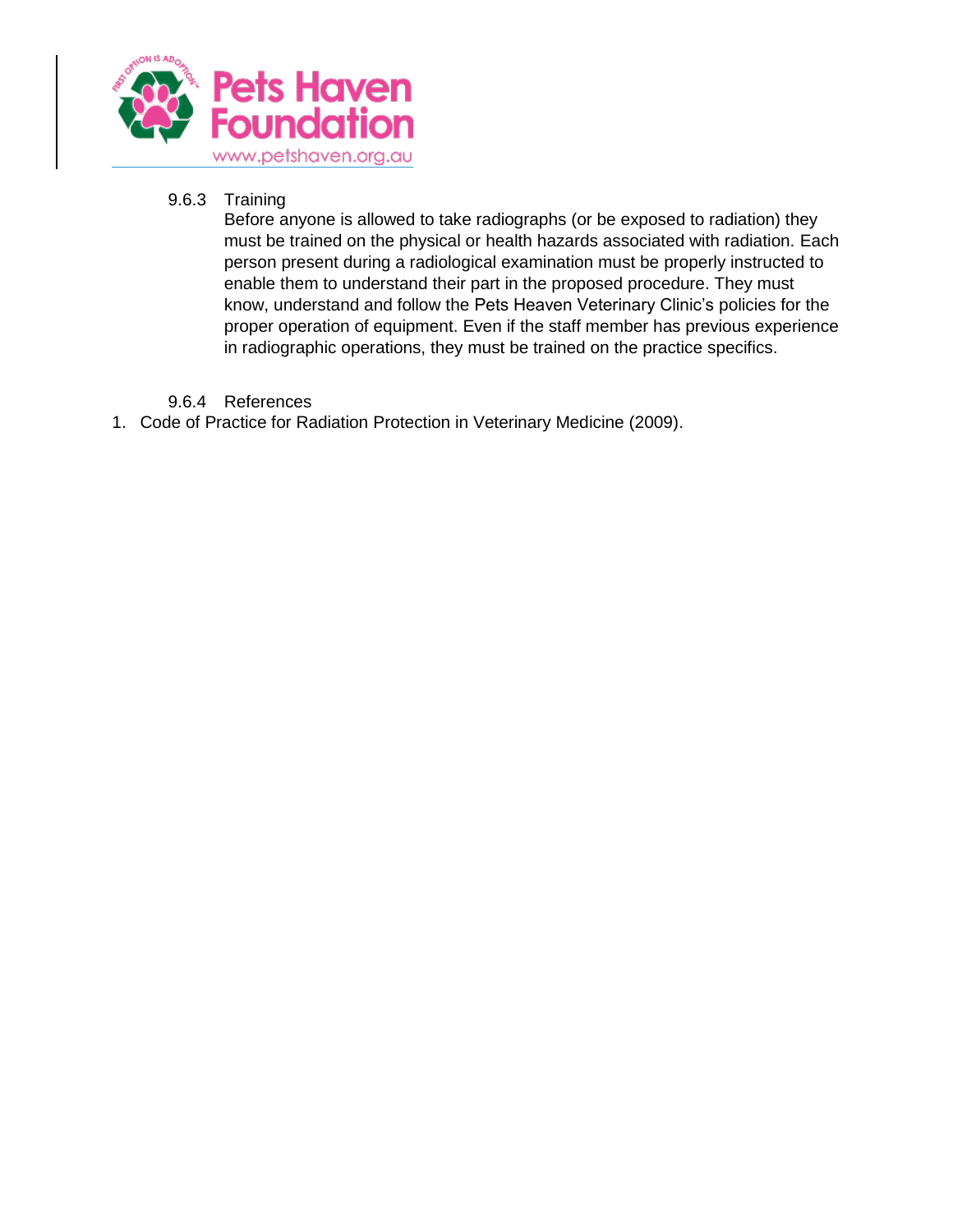

## <span id="page-23-0"></span>**9.7 Sharp safety**

This procedures outlines the requirements for handling sharps in the workplace. It aims to minimise the risk of handling sharps by appropriate techniques.

<span id="page-23-1"></span>9.7.1 Needle stick injury prevention

Needlestick injuries are among the most prevalent accidents in the veterinary workplace. The most common needlestick injury is inadvertent injection of a vaccine.

## **\*\*\*The most important precaution is to avoid recapping needles\*\*\***

When it is absolutely necessary to recap needles as part of a medical procedure or protocol:

- use a mechanical device such as forceps to replace the cap on the; or
- employ one-handed "scoop" technique.

The **one-handed "scoop" technique** involves holding the syringe with the attached needle or the needle hub alone (when unattached) and scooping or sliding the cap, which is lying on a horizontal surface, onto the needle's sharp end. Once the point of the needle is covered, the cap is tightened by pushing it against an object, or by pulling the base of the needle cap onto the hub of the needle with the same hand holding the syringe.

- <span id="page-23-2"></span>9.7.2 Scalpel blades handling
	- $\triangleright$  Using a scalpel blade without attached to a scalpel handle to perform medical procedures should be avoided.
	- $\triangleright$  A scalpel blade must be attached to a scalpel handle appropriately with aid of haemostat. Similarly, the blade must be removed from the handle using haemostat or blade removal device.
	- $\triangleright$  Never leave a used blade unattended after procedure. The used blade must be disposed to a sharps container immediately after removal from the handle.
- 9.7.3 Sharps disposal
- <span id="page-23-3"></span>1. When injecting live vaccines or aspirating body substances, the used syringe with the needle attached should be placed in a sharps container;
- 2. After most veterinary procedures, the needle and syringe may be separated for disposal of the needle in the sharps container;
- 3. Needles may be most safely separated by using the needle removal device on sharps container, which allows the needle to drop directly into container;
- 4. Needles should never be removed from the syringe by hand;
- 5. Needle caps should not be removed by mouth;
- 6. Use a haemostat to transfer used blades to sharps container;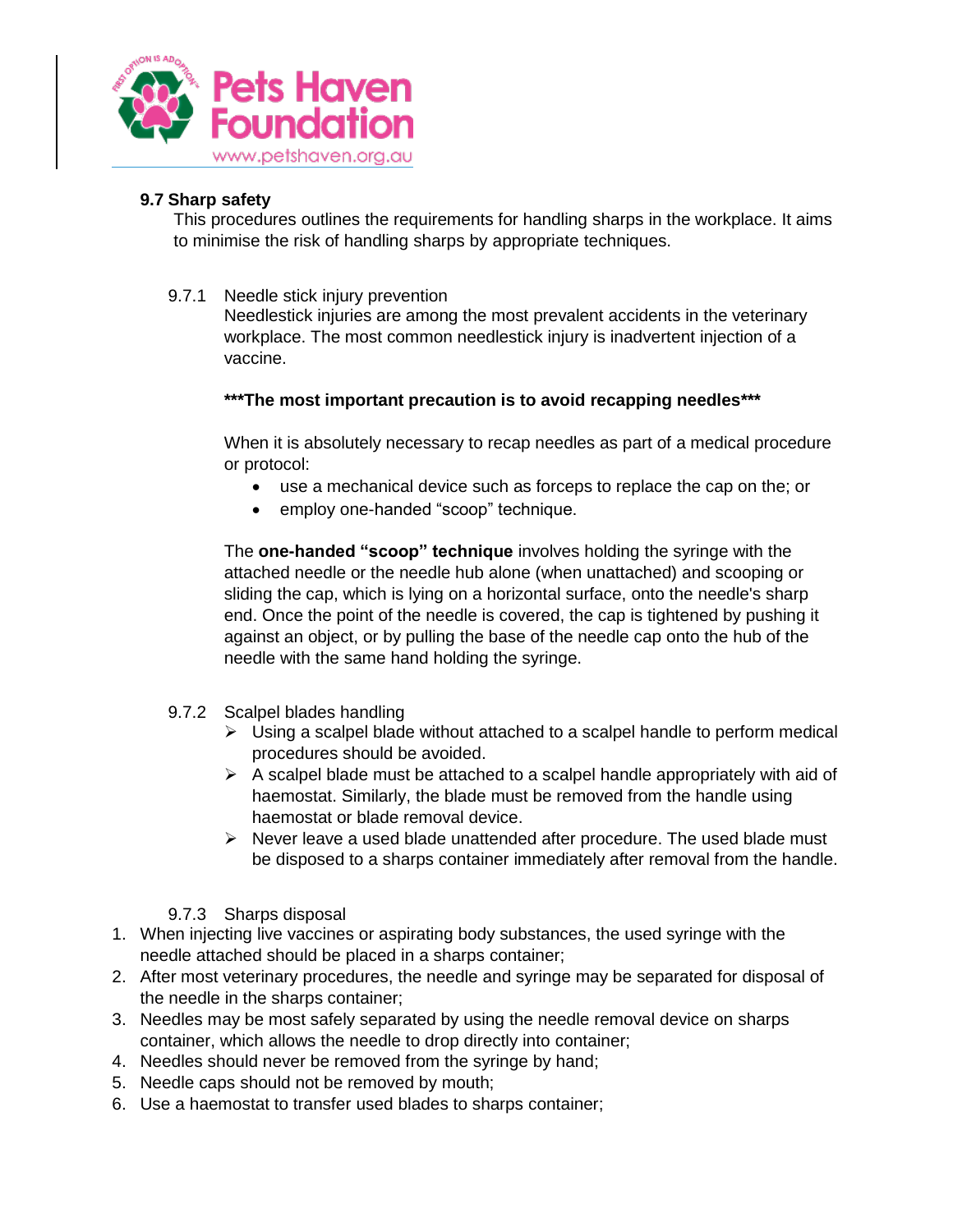

7. Sharps should not be transferred from one container to another.

## 9.7.4 References

<span id="page-24-0"></span>1. Guidelines for Veterinary Personal Biosecurity, 3rd edition. Australian Veterinary Association. January 2017.

## <span id="page-24-1"></span>**9.8 Work-related stress**

Work-related stress is a health and safety hazard that can have negative effects on you and your workplace. Implementing measures to prevent work-related stress can benefit employees and the workplace by creating a safe and healthy working environment.

The World Health Organisation (WHO) defines stress as "the reaction people may have when presented with demands and pressures that are not matched to their knowledge and abilities and which challenge their ability to cope." The WHO states that "stress occurs in a wide range of work circumstances but is often made worse when employees feel they have little support from supervisors and colleagues and where they have little control over work or how they can cope with its demands and pressures".

This procedure provides information about work-related stress for employees and outlines the management of the stress.

<span id="page-24-2"></span>9.8.1 Causes of work-related stress

Work-related stress can arise from a number of interrelated factors. All factors present at the workplace should be considered. Some potential causes include:

- 1. Task design (e.g. fragmented or meaningless work; lack of variety);
- 2. Work load and/or work pace (e.g. work overload or under load; time pressure);
- 3. Role in the organisation (e.g. role conflict or uncertainty);
- 4. Work context (e.g. hazardous work; dealing with difficult customers);
- 5. Work scheduling (e.g. shift working; unpredictable working hours; long working hours);
- 6. Employment status (e.g. casual employment; contracting);
- 7. Physical work environment and equipment (e.g. lack of space; excessive noise; poorly maintained equipment);
- 8. Degree of control over work (e.g. lack of control over work methods and scheduling of work);
- 9. Organisational function and culture (e.g. poor management of organisational change; poor communication within the workplace);
- 10. Management of work (e.g. poor leadership; inadequate information, instruction and training);
- <span id="page-24-3"></span>11. Relationships at work (e.g. bullying; interpersonal conflict; lack of social support).
	- 9.8.2 Symptoms of work-related stress The signs or symptoms of work-related stress can be physical, psychological and behavioural.
- 1. Physical symptoms include: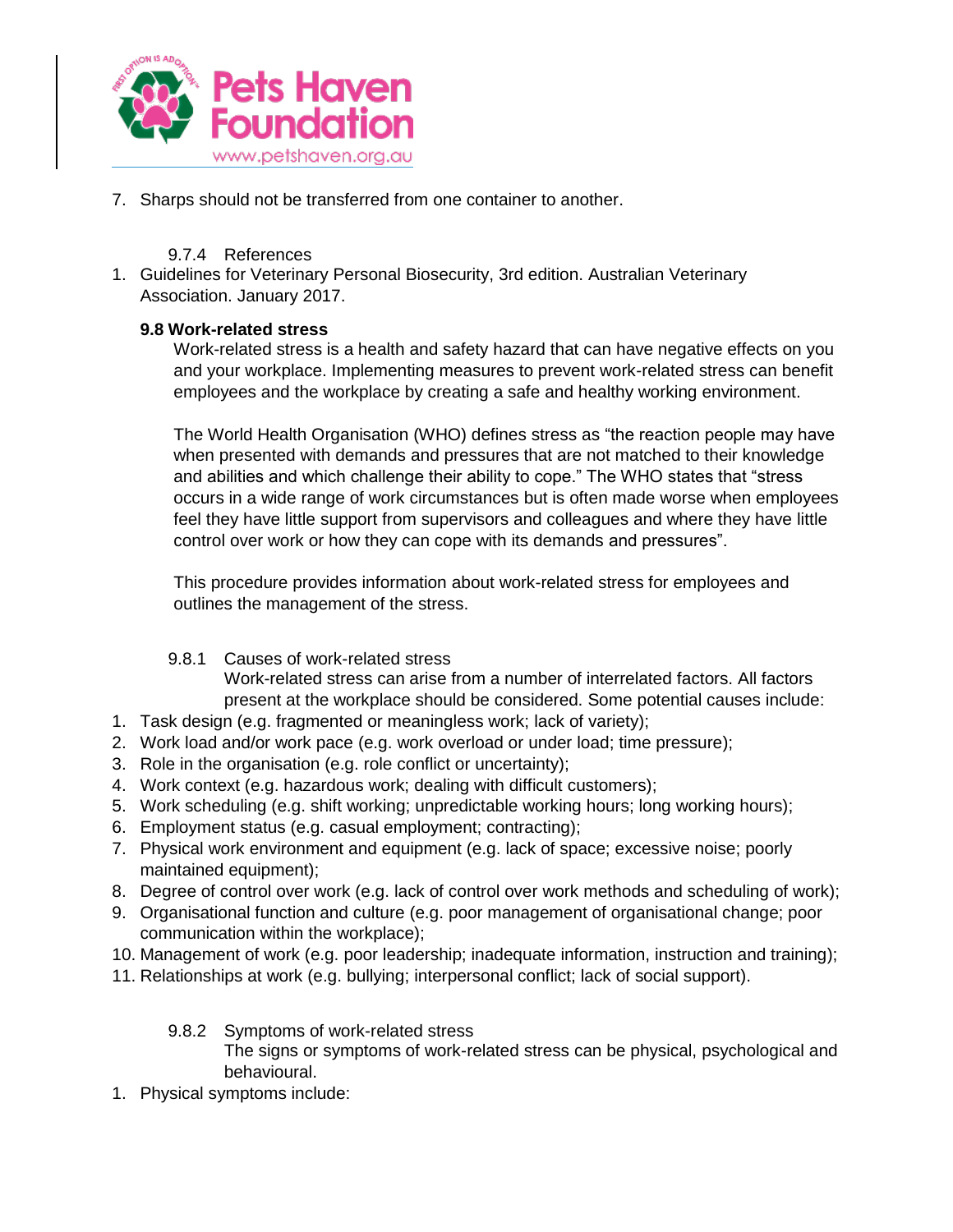

- 1. Fatigue
- 2. Headaches
- 3. Gastrointestinal upsets
- 4. Psychological symptoms include:
- 1. Depression
- 2. Anxiety
- 3. Discouragement
- 4. Irritability
- 5. Excess worrying
- 6. Difficulties in decision making
- 7. Anxiety
- 8. Anger
- 9. Mood swings
- 10. Forgetfulness
- 11. Behavioural symptoms include:
- 1. Diminished initiative
- 2. Withdrawal behaviours
- 3. Impulsive behaviour
- 4. A drop in work performance
	- 9.8.3 How to deal with stress at work
		- Some ways to help manage work-related stress include:
- <span id="page-25-0"></span>1. Talk to your manager or employer;
- 2. Explore options for helping you deal with the stress (e.g. reduction in work hours or duties; or the way your work is managed);
- 3. Be open to alternative ideas and duties that may assist your work;
- 4. Talk to somebody whom you trust in your personal or professional life;
- 5. Take regular holidays and make time for things you enjoy, such as hobbies or sport;
- <span id="page-25-1"></span>6. Support your colleagues if they are experiencing work-related stress.
	- 9.8.4 Where to get help

If you are experiencing work-related stress that you think could be causing a mental health issue, it's important to get treatment as soon as possible, regardless of whether you have an accepted workers' compensation claim. Costs can later be covered by workers' compensation if your claim is accepted.

- 7. Meet with your General Practitioner (GP)
- 1. Book a long consultation with your GP so you have enough time to discuss your situation without feeling rushed. Your GP may develop a Mental Health Treatment Plan with you so you can be referred to a mental health professional such as a psychiatrist or psychologist.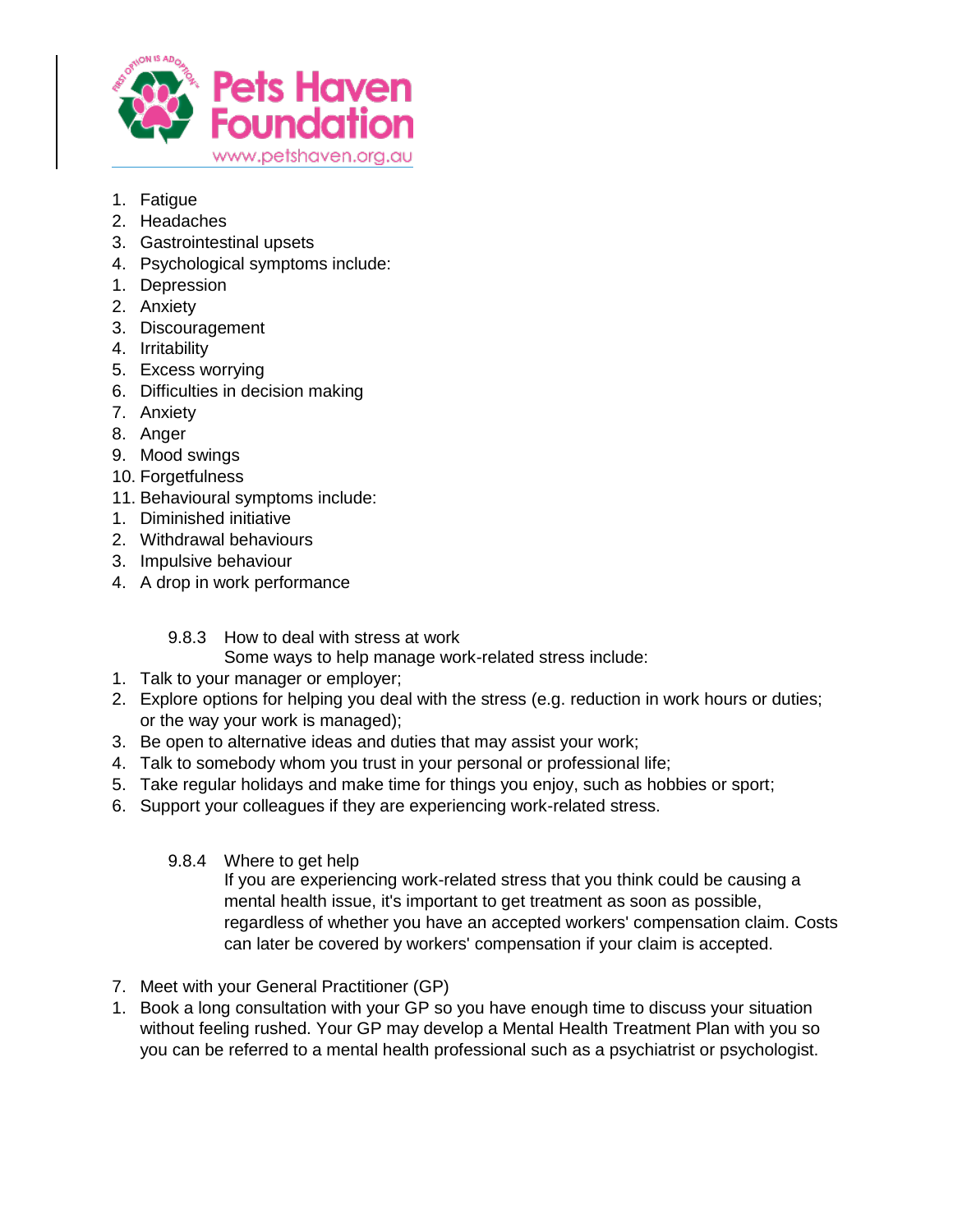

- 2. Your GP can use GP Mental Health Treatment itemising the Medicare Benefits Schedule which are generally either low cost or free for patients. You can check whether there will be any cost when you make the appointment.
	- 9.8.5 References
- <span id="page-26-0"></span>3. [https://www.worksafe.vic.gov.au/pages/safety-and-prevention/health-and-safety-topics/work](https://www.worksafe.vic.gov.au/pages/safety-and-prevention/health-and-safety-topics/work-related-stress)[related-stress.](https://www.worksafe.vic.gov.au/pages/safety-and-prevention/health-and-safety-topics/work-related-stress)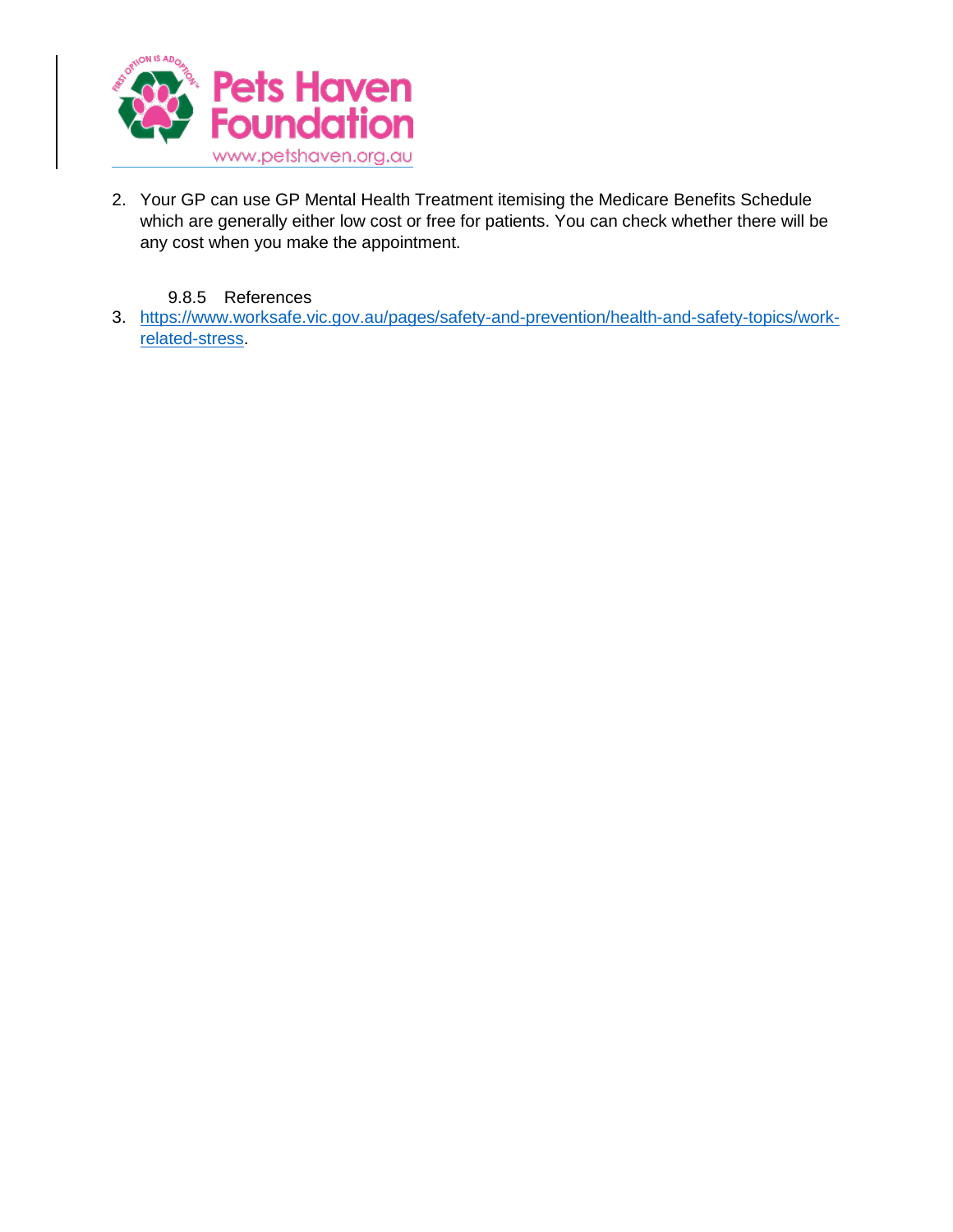

## <span id="page-27-0"></span>**9.9 Workplace bullying**

This procedure provides guidance in the promotion of a safe workplace and outline the management of claims of workplace bullying and intimidation.

<span id="page-27-1"></span>9.9.1 Type of bullying

Bullying behaviour ranges from physical and verbal assault, including electronic and online (such as text messages, email or social media), and abuse through to the very subtle such as continually undermining another person. Examples of behaviour, whether intentional or unintentional, that may be considered to be workplace bullying if they are repeated, unreasonable and create a risk to health and safety include but are not limited to:

- 1. Physical or verbal assault;
- 2. Belittling opinions or constant criticism;
- 3. Yelling or screaming or offensive language;
- 4. Derogatory, demeaning or inappropriate comments or jokes about a person's appearance, lifestyle and background;
- 5. Insults;
- 6. Isolating workers from normal work interaction, training and development or career opportunities;
- 7. Overwork, unnecessary pressure and unreasonable deadlines;
- 8. Tampering with someone's personal effects, work materials or equipment;
- 9. An unacceptably aggressive behaviour by a more senior officer;
- 10. Undermining work performance by deliberately withholding work-related information, access, support or resources or supplying incorrect information;
- 11. Underwork, creating a feeling of uselessness;
- 12. Unexplained job changes, meaningless tasks, tasks beyond a person's skills and training;
- 13. Over detailed supervision and unwarranted checking of performance;
- 14. Unreasonable "administrative sanctions" such as undue delay in processing applications for training, leave or expenses.

## 9.9.2 Responsibilities of manager

Managers have a responsibility to:

- <span id="page-27-2"></span>1. Proactively promote a workplace free from bullying and intimidation and act on incidents;
- 2. Provide for appropriate training and information to staff of the work area about what are acceptable and unacceptable workplace behaviours;
- 3. Inform staff of the actions they can take if they feel they are being bullied or intimidated;
- 4. Arrange or provide adequate and appropriate support to staff who make a complaint about bullying, including ensuring that the matter is treated confidentially and that the complainant is not victimised;
- 5. Deal fairly with all persons involved in allegations of bullying and intimidation including ensuring due process.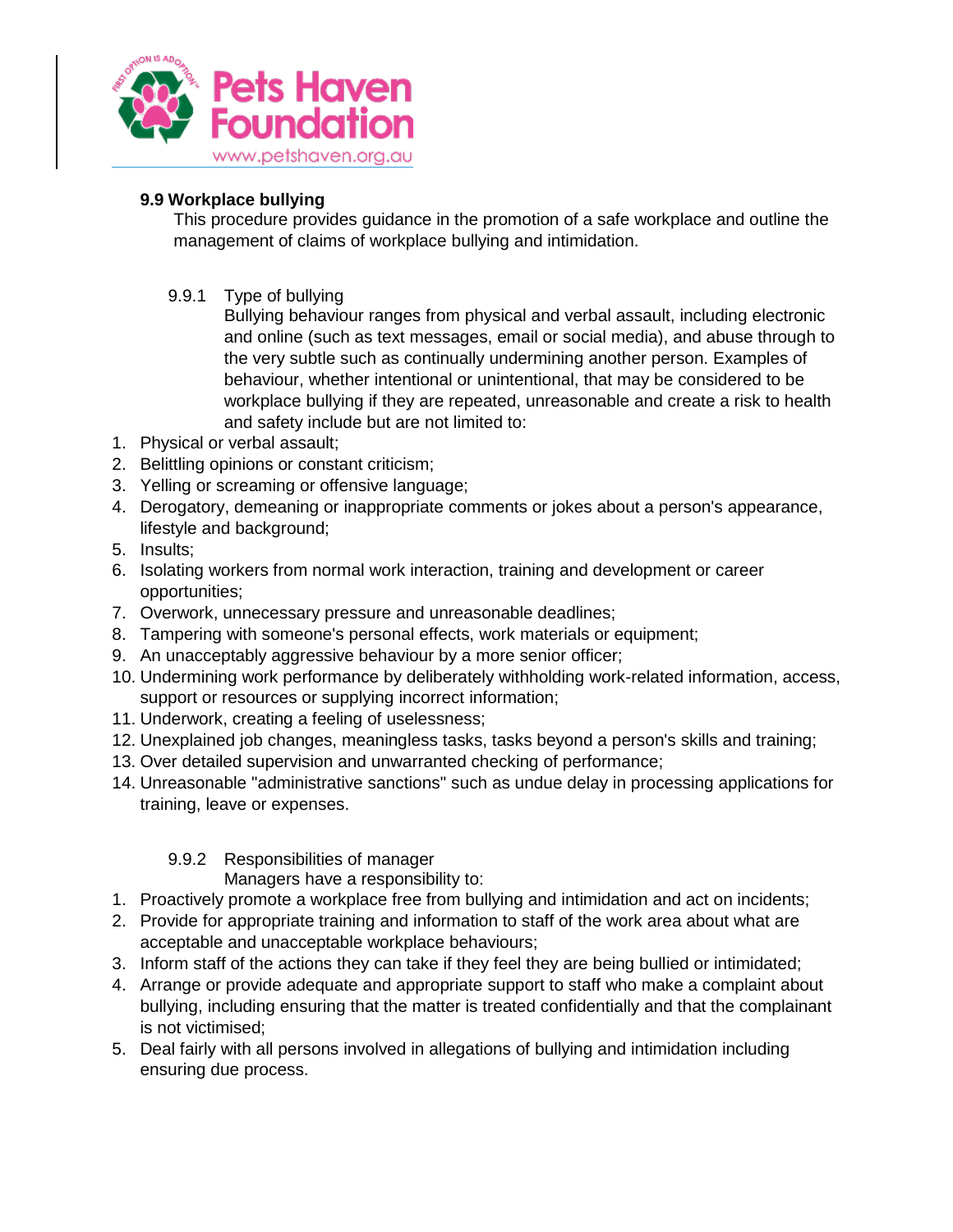

#### <span id="page-28-0"></span>9.9.3 Informal complaints and resolution

Staff should seek advice if they believe they are experiencing, or are observing workplace bullying. Advice may be sought from the manager or another staff member.

If the staff feels comfortable doing so, he/she should attempt to resolve the issue directly with the other party by talking or writing to the person in relation to their behaviour. It is suggested that the staff should make all reasonable attempts at the local and informal level to resolve the matter, before proceeding to a formal complaint.

If an informal direct approach is not appropriate, as determined by the manager, to resolve the matter, the staff may make a formal complaint.

<span id="page-28-1"></span>9.9.4 Formal complaints

If a staff member feels they are being bullied or intimidated is entitled to make a formal complaint to the Human Resources Division using Workplace Bullying Complaint Form. The complaint may be made by another staff member, on behalf of a staff member.

The complaint shall be in writing and provide sufficient information for the Human Resources Division to assess whether an investigation is warranted. The Director may seek further information from the complainant in order to ascertain whether an investigation is warranted. The complaint should include details of what informal steps have been taken to seek to resolve the matter or, if these have not been taken, why they are inappropriate.

If the Human Resources Division considers an investigation is warranted, the Director will instigate an investigation of the complaint. Consideration as to whether an investigation is warranted may include where:

- 1. Informal efforts have not resolved the matter;
- 2. And/or the personncomplained against has refused to participate in, or withdrawn from, conciliation;
- 3. An alternative method of resolution is considered to be more appropriate.

#### *9.9.4.1 Investigation of formal complaints*

Where the HRD assesses that an investigation of a complaint is warranted, a formal investigation will be instigated into whether or not bullying or intimidation has occurred and, if so, who have been the perpetrators.

The person(s) complained against will be informed of the allegations and advised of their entitlement to be assisted by another staff member. They will